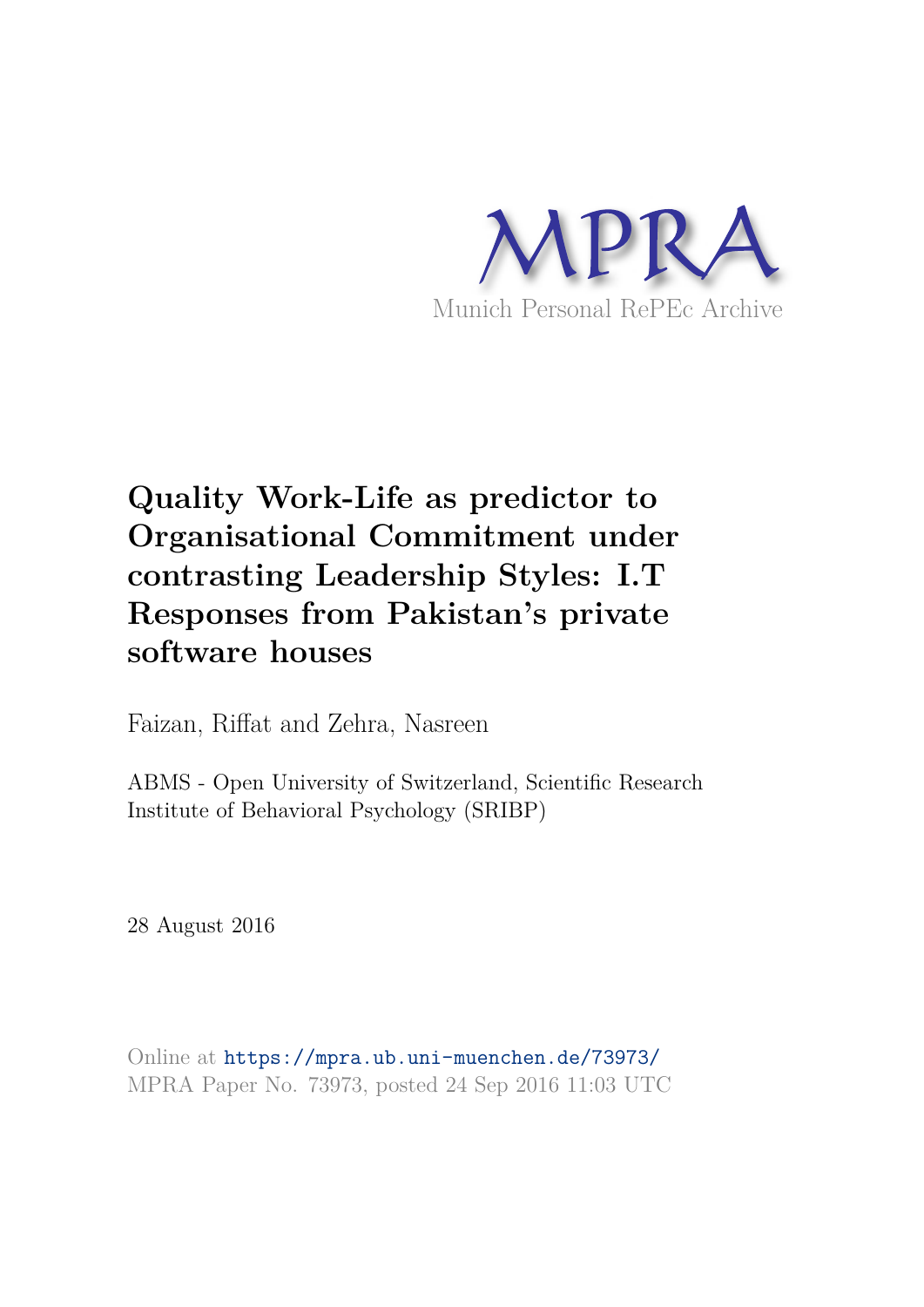# **Quality Work-Life as predictor to Organisational Commitment under contrasting Leadership Styles: I.T Responses from Pakistan's private software houses**

# **Riffat Faizan**

Department of Business and Management, ABMS - Open University of Switzerland, Zurich, Switzerland, EU

Email: riffat@sribp.com

# **Nasreen Zehra**

Department of Research and HR Consultancy - I.T Sector of Karachi, Scientific Research Institute of Behavioral Psychology (SRIBP), Karachi, PAK

Email: zehra@sribp.com

**Scientific Research Institute of Behavioural Psychology (SRIBP)**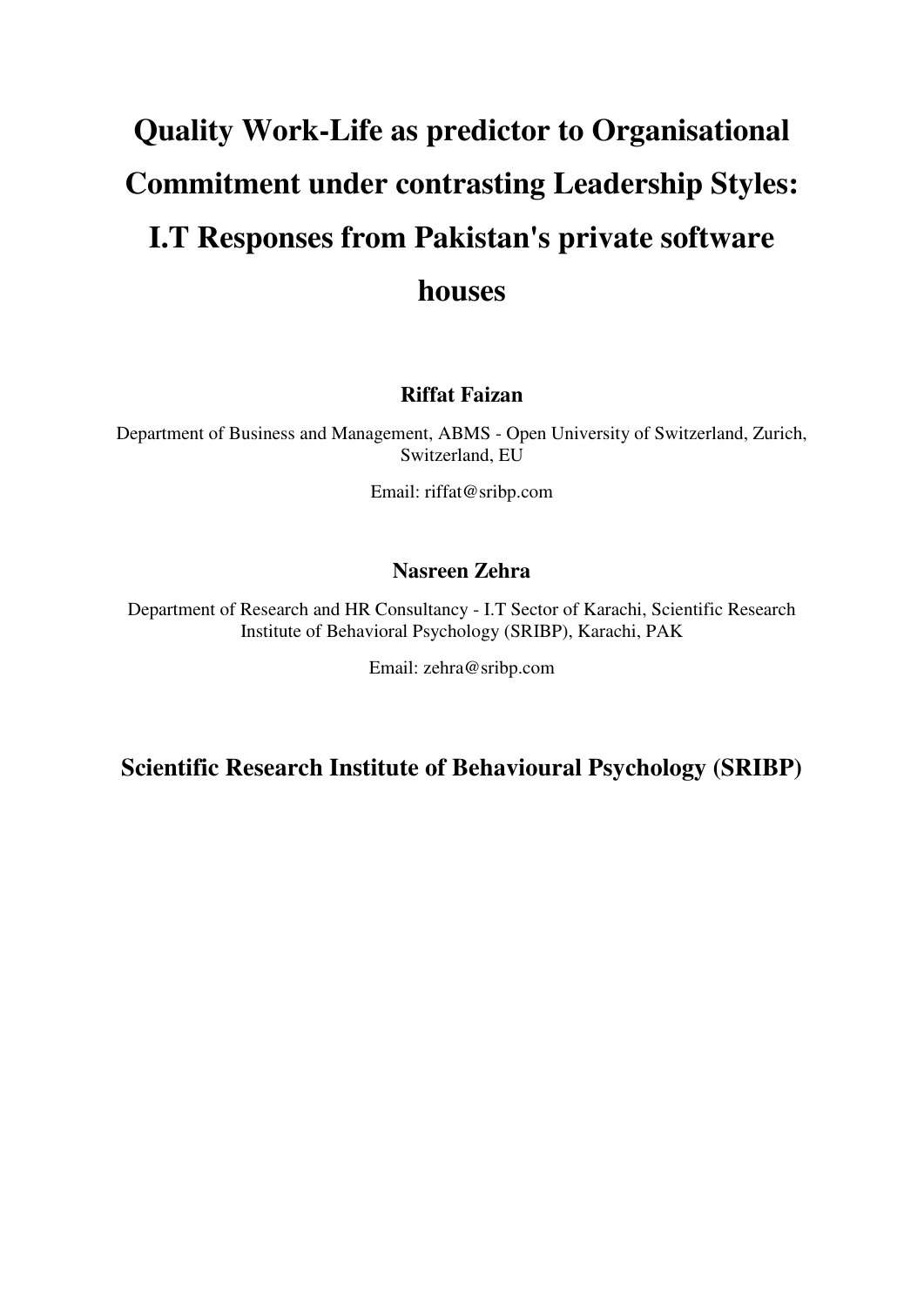# *Global Journal of Management and Administration*

**August 2016, Volume 16, issue 6, version 1.0** 

**Online ISSN: 2249-4588 & Print ISSN: 0975-5853** 

# **Quality Work-Life as predictor to Organisational Commitment under contrasting Leadership Styles: I.T Responses from Pakistan's private software**

# *By* **Riffat Faizan & Nasreen Zehra**

**ABMS Open University Switzerland & Scientific Research Institute of Behavioral Psychology (SRIBP)** 

# **Abstract**

This study investigate the dimensions of organisational commitment under transformational and transactional leadership style while considering the attributes of Quality Work-life prevailing in Pakistan's private software houses. Theoretical framework is developed by considering studies commenced in last three decades on similar topic. This study considers positivist paradigm with objective epistemology, realism ontology, and hyoptheticodeductive quantitative method to explore the relationship between research variables. The sample size for study is 408 participants from 10 mega cities of Pakistan through combining probability and non-probability sampling technique. Self-administered survey questionnaire was circulated through HR department of targeted firms.

Results showed that transformational leadership has strong significant relationship with all dimensions of organisational commitment whereas transactional leadership has positive relationship with affective and continuance commitment. Employees prefer transformational leadership style and their level of commitment is driven by existing QWL programme.

This paper contributes to expansion of body of knowledge regarding QWL and organisational commitment under considered leadership styles in developed economies. This paper is unique in terms of strategic approach such as deductive quantitative approach under scientific paradigm.

**Key words:** *Quality Work-Life; Transformational Leadership; Transactional Leadership; Organisational Commitment; Job Satisfaction;*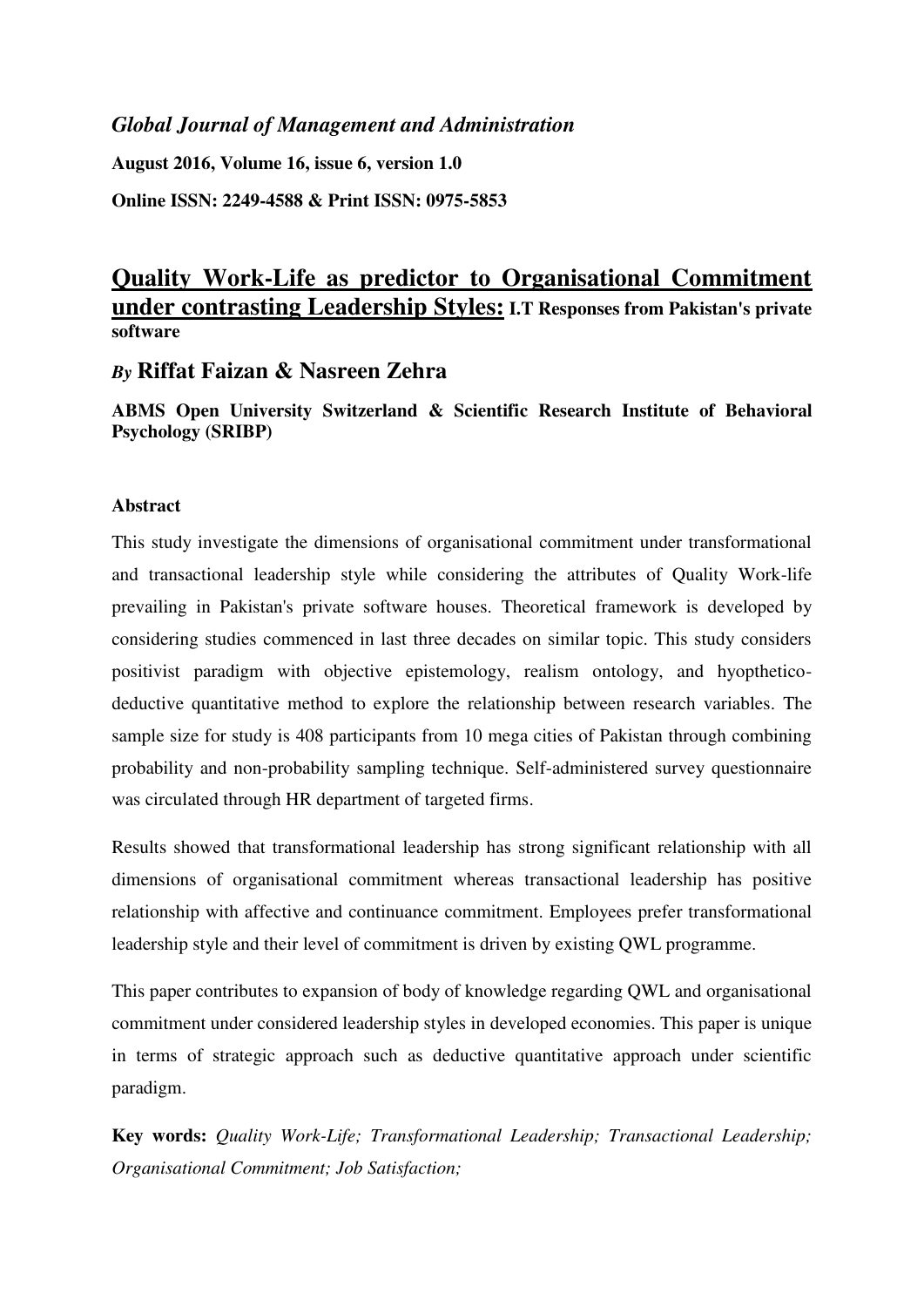# **Introduction**

I.T sector of Pakistan has gained dramatic boom in recent years. According to the official statistics of SMEDA Pakistan (2014) after 2008 recession, I.T sector's contribution to GDP has increased by 13% while in GNP of country, it contributes 9% and the rate is inclining at a constant rate since last five years. According to Tribune National Newspaper (2015) small software houses have been consistently contributing to the economy of Pakistan. The survey have revealed that alone in Karachi, there are over 700 unregistered software houses that are operating but contributing to the domestic economy of Pakistan. Interestingly a press report issued by Pakistan Press Foundation (2013) revealed that 63% of I.T sector's contribution comes from telephone and software firms but despite heavy contribution there are delays in launching projects such as 3G, 4G, Data base collaboration, etc. One of the reasons for delays in project is credited to organisational functioning system. There are several other factors such as political uncertainty, lack of IT universities, high rate of illiteracy, etc however this research only focuses in the dimension of organisational functioning system to investigate the relationship between organisational commitment, quality work-life and leadership styles.

The reason behind it is that these software houses offers cheap services and develop projects for local, international and interlinked MNCs. Despite high contribution there is high employee turnover evident as 21% employee turnover is shown in the report of Pakistan Press Foundation in 2013. Since this sector is contributing to the economy of Pakistan, thus it is essential to evaluate employee's satisfaction working in these private software houses. According to Nanjundeswaraswamya and Swamy (2015) the employees' individual needs must not be overlooked at the expense of technological needs when designing jobs. Thus, it is essential for the management to design a job that is aligned with the human features including; satisfying them, their work and workplace environment (Nanjundeswaraswamya & Swamy, 2015). Therefore, it is vital to construct job in a manner that it fulfils both; human as well technological needs.

The above argument emphasis that nowadays it is essential to enrich job design by moving away from traditional job designs where only organisational need was determine through effective and efficient use of technology. In other words, Quality of Work-Life (QWL) should be the focus of the organisations in modern era. The concept means developing an organisational support system that enables management to deal with their workforce as not just workers but resources to facilitate them in demonstrating high level of performance.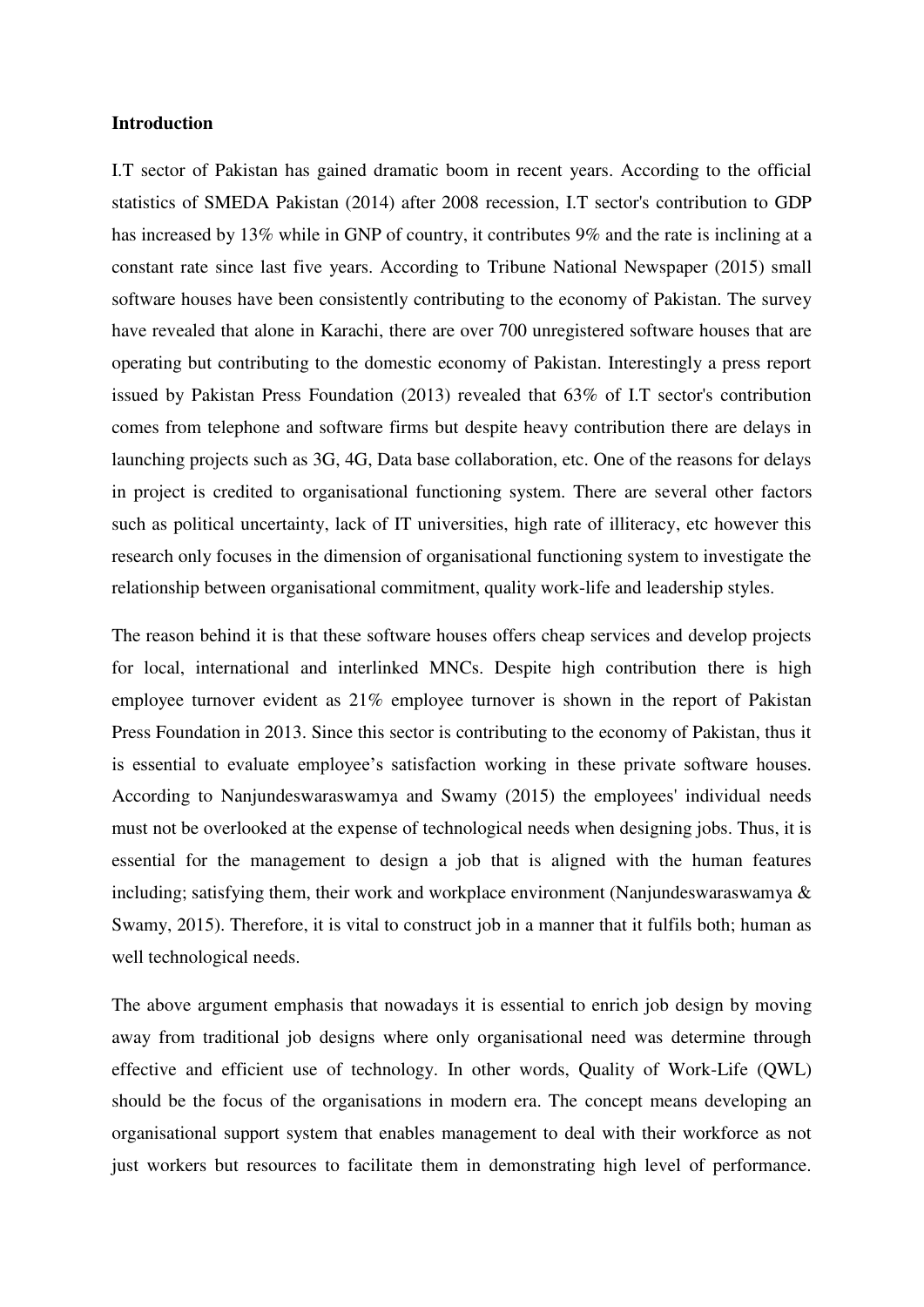Moreover, employee participation, interpersonal relationship, empowerment, autonomy etc are new interventions to concept and scope of QWL by transforming from socio-technical system to versatile programme used to improve employees' commitment and work life experiences. The quality of workers tends to increase due to these features of QWL as it tends to improve their involvement in job at workplace.

The organisational commitment include; affective, normative, and continuance commitment (Mowday et al., 1982; Allen and Meyer, 2001; Haque & Yamoah, 2014). The idea of developing organisational commitment among workers is to ensure that they work for attainment of organisational goal and remain motivated and directed to it. However, the organisational commitment is not just developed through organisational support system but there is a need of proper leadership at the organisation. Now it is vital to understand the concept of leadership before emphasising on its significance in creating organisational commitment. Leaders who are effective are individuals having the ability to influence and inspire others in certain ways to accomplish desired goals. The organisational performance and organisational commitment of employees are affected by various types of leadership styles (Nahavandi, 2006; Nanjundeswaraswamya & Swamy, 2015). According to Yair et al., (2003), employees overall satisfaction and job related satisfaction is strongly predicted by transformational leadership style. Interestingly, Ogbonna and Harris (2002) argued that innovative and competitive culture significantly influences the organisational performances to large extent. In other words, organisational culture has an impact on the organisational performance whereas, leadership style influenced the organizational Culture and thus organisational performance is influenced by leadership style in organisational setting.

# **Aim**

Aim of this study is to increase understanding about linkage of leadership styles with QWL and Organisational commitment of employees in the I.T sector of Pakistan. In addition,, investigating the relationship between leadership styles and QWL and organisational commitment respectively. Hence, in order to examine the relationship between variables, we undertake transformational and transactional leadership style based on the findings of Haque et al., (2015) to take that research further by exploring the elements of QWL and dimensions of organisational commitment.

# **Hypotheses**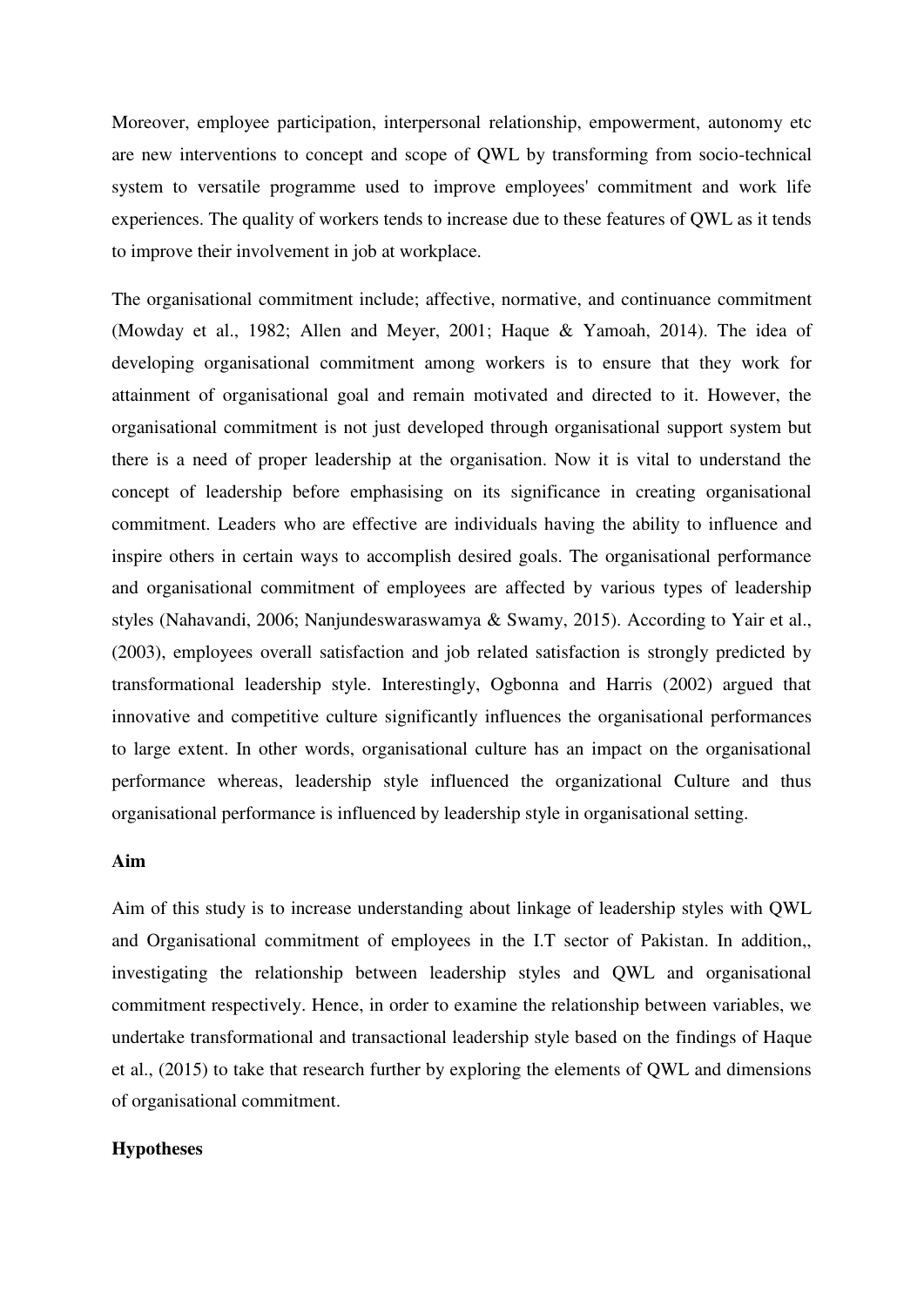Following are the hypotheses:

H1: QWL of employees is not significantly influenced by transformational leadership style.

H1': QWL of employees is significantly influenced by transformational leadership style.

H2: QWL of employees is not significantly influenced by transactional leadership style.

H2': QWL of employees is significantly influenced by transactional leadership style.

H3: Organisational commitment (affective commitment, normative commitment, and continuance commitment) of employees is not significantly affected by transformational leadership style.

H3': Organisational commitment (affective commitment, normative commitment, and continuance commitment) of employees is significantly affected by transformational leadership style.

H4: Organisational commitment (affective commitment, normative commitment, and continuance commitment) of employees is not significantly affected by transactional leadership style.

H4': Organisational commitment (affective commitment, normative commitment, and continuance commitment) of employees is significantly affected by transactional leadership style.

# **Literature Review**

#### *Quality of Work Life*

Hackman and Oldham (1980) described QWL as the favorable working environment that supports and promoted satisfaction by providing employees with rewards, job security and career growth opportunities. The work environment enables to fulfill employees' personal needs is considered as an important factor to provide a positive interaction effect, which will lead to an excellent QWL. Cunningham and Eberle (1990) emphasized that the personal needs are satisfied when rewards from the organization, such as compensation, promotion, recognition and development meet their expectations. The elements that are relevant to an individual's QWL include the task, the physical and social work environment within the organization, organizational system and relationship between life on and off the job. Chan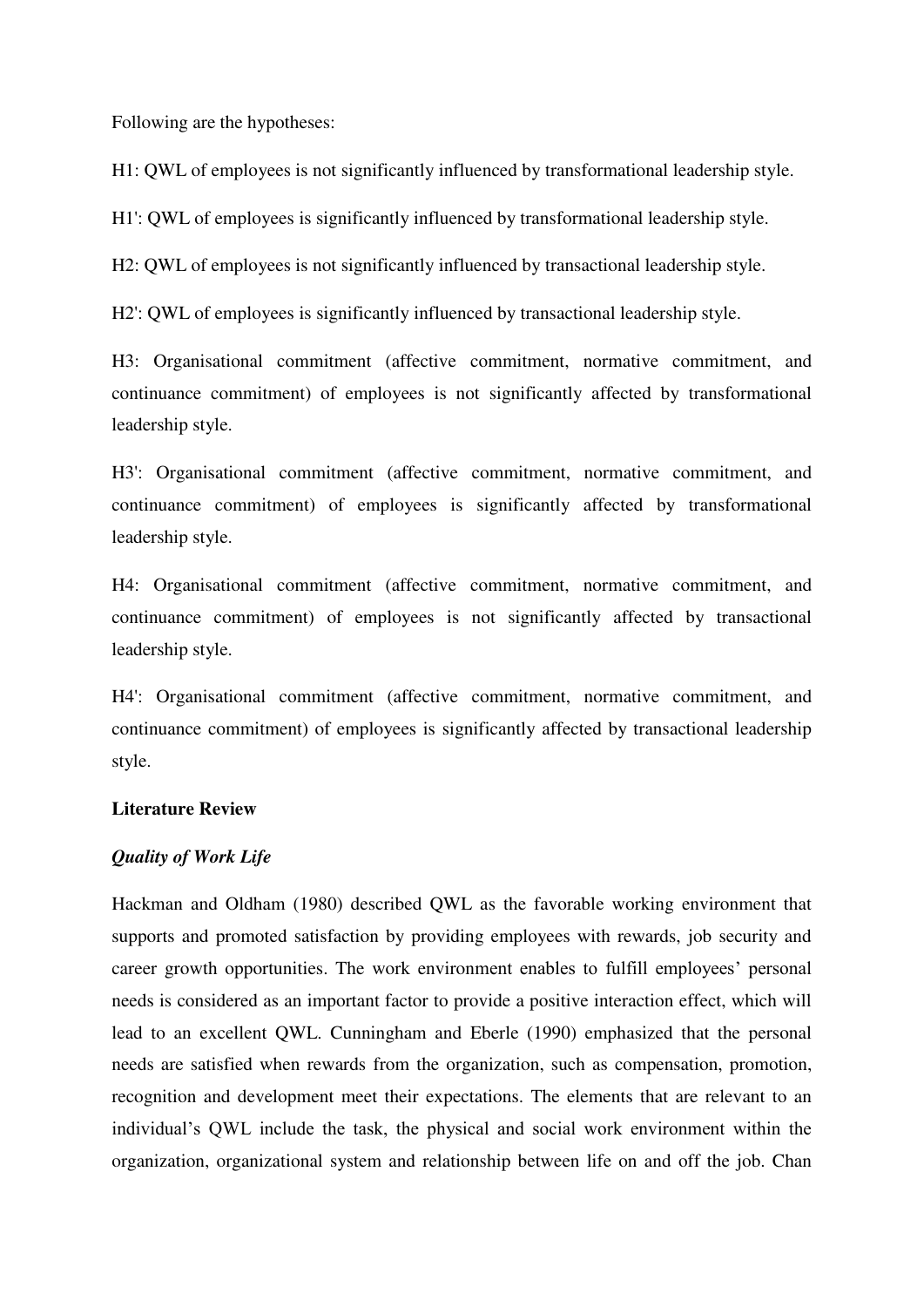and Einstein (1990) explained QWL reflects as a concern for people's experience at work, their relationship with other people, their work setting and their effectiveness on the job. European Foundation for the Improvement of Living Conditions 2002 described that the QWL is a multidimensional construct, made up of a number of interrelated factors that need careful consideration to conceptualize and measure. QWL is associated with job satisfaction, job involvement, motivation, productivity, health, safety, job security, competence development and balance between work and nonwork life. Quality of work life is a process by which an organization responds to employee needs for developing mechanisms to allow them to share fully in making the decisions that design their lives at work. Saraji and Dargahi (2006) study explained QWL as a comprehensive, department wide program designated to improve employee satisfaction, strengthening workplace learning and helping employees had better manage, change and transition by conducting descriptive and analytical study. QWL programs will benefit both employees and management, by mutually solving work related problems, building cooperation, improving work environments, restructuring tasks carefully and fairly managing human resource outcomes and payoffs according to the study of Rose et al. (2006).

According to Rethinam and Ismail (2007), QWL is a multi-dimensional construct, made up of a number of interrelated factors that need careful consideration to conceptualize and measure. It is associated with job satisfaction, job involvement, motivation, productivity, health, safety and well-being, job security, competence development and balance between work and non-work life and also he concluded as QWL from the perspective of IT professionals is challenging both to the individuals and organizations. However, from the literature it can be summarized that QWL may be viewed as a wide-ranging concept, which includes satisfaction towards work, participative management and improve work environment. It is evident from the available literature, there is very less research work has been undertaken in SMEs area. Based on the available literature important Nine Quality of Work Life components are considered for the present research, they are: Work environment, Organization culture and climate, Relation and cooperation, Training and development, Compensation and Rewards, Facilities, Job satisfaction and Job security, Autonomy of work, Adequacy of resources, which are more appropriate for Pakistani private software houses in I.T sector.

QWL model is undertaken in this study however it is determined under organisational support programme. This organisational support program include; Job security, work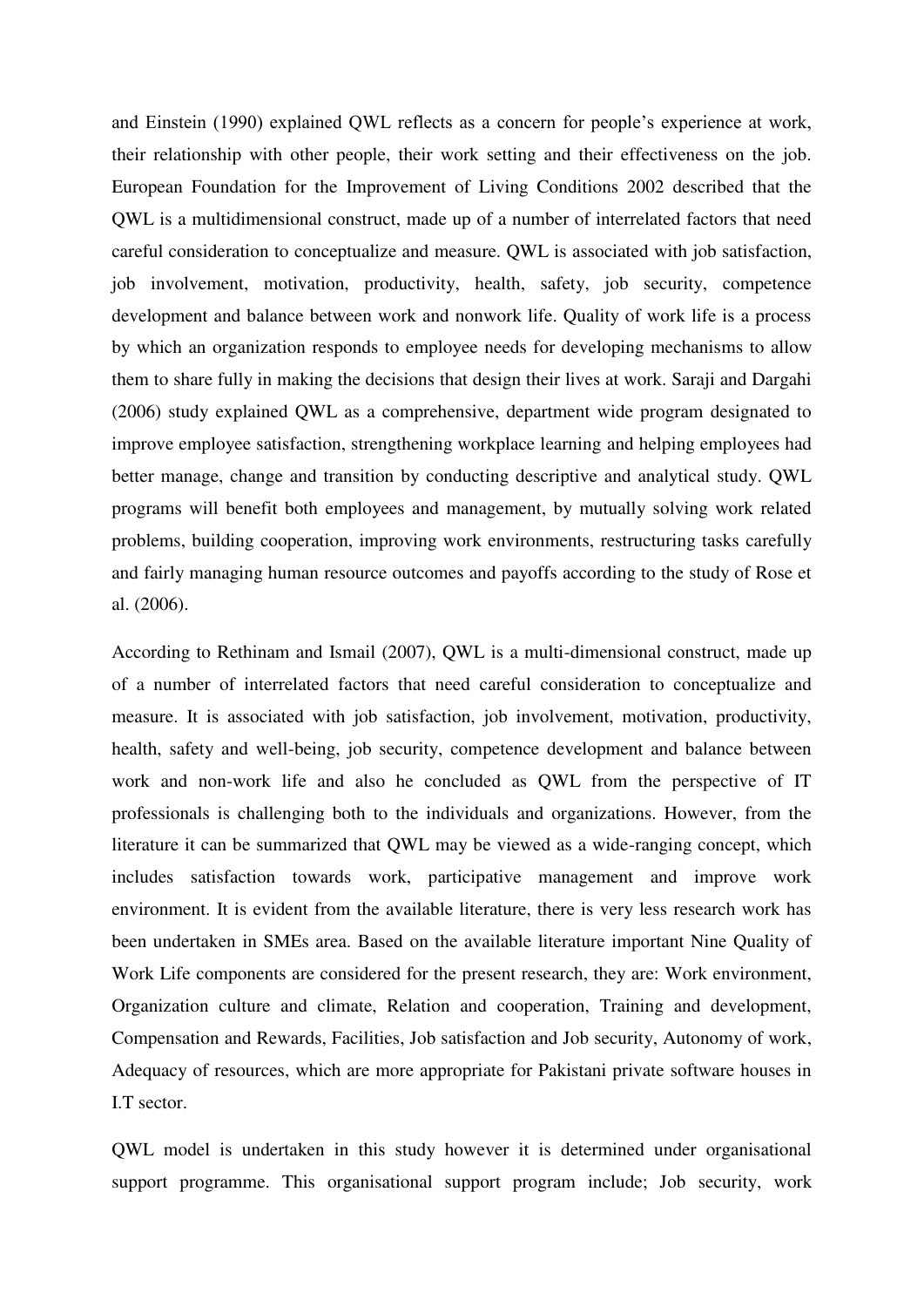environment, T&D, Compensation and reward, Organisational culture, work related facilities and resources, interpersonal relationship, and autonomy of work.

# *Organisational Commitment*

"In order to understand the relationship between research variables, it is vital to understand the theoretical perspective of organisational commitment's distinctive antecedents. Organisational commitment is defined by large number of researchers and scholars in behavioural sciences" (Haque & Yamoah, 2014). Organisational Commitment (OC) is demonstrated by employees at workplace through attaining the goals of organisation via exhibiting positive intent (Sheldon, 1971) whereas Buchanan (1974) argued that, OC is a psychological pact between organisations and its workforce. A decade later, Bateman and Strasser (1984) explained OC as employees' own desire to retain his association and affiliation with the same organisation by demonstrating loyalty and efforts to achieve organisational outcome. However, Porter et al., (1974) offered conclusive definition that, volunteer efforts, acceptance of norms, and willingness to remain with same organisation is regarded as organisational commitment. In addition to that, "Mowday et al., (1979) offered further explanation of OC by exploring worth of Porter et al., (1974) by giving terms to these three dimensions; affective commitment (AC), normative commitment (NC), and continuance commitment (CC) respectively" (cited from Haque & Yamoah, 2014).

#### *Affective, Normative, & Continuance Commitment*

Employees' attachment, recognition, and actual involvement are components of organisational commitment (Haque & Yamoah, 2014). The aforementioned statement are in actual three components of OC as large number of empirical studies have identified it as, "affective commitment - actual involvement, normative commitment - recognition, and continuance commitment - attachment of employees" (Allen & Meyer, 1996; Bartlett & Kang, 2004; Haque & Yamoah, 2014).

Affective commitment (AC) is a type of organisational commitment evident in employees when they perceived organisational goals as their own goals (Robbins & Culter, 2003; Haque & Yamoah, 2014). Moreover, normative commitment (NC) is type of commitment demonstrated by employees when they show strong dedication and obligation towards organisation (Robbins & Culter, 2003; Haque & Yamoah, 2014). Furthermore, continuance commitment (CC) reflects employees' keen desire to remain with the same organisation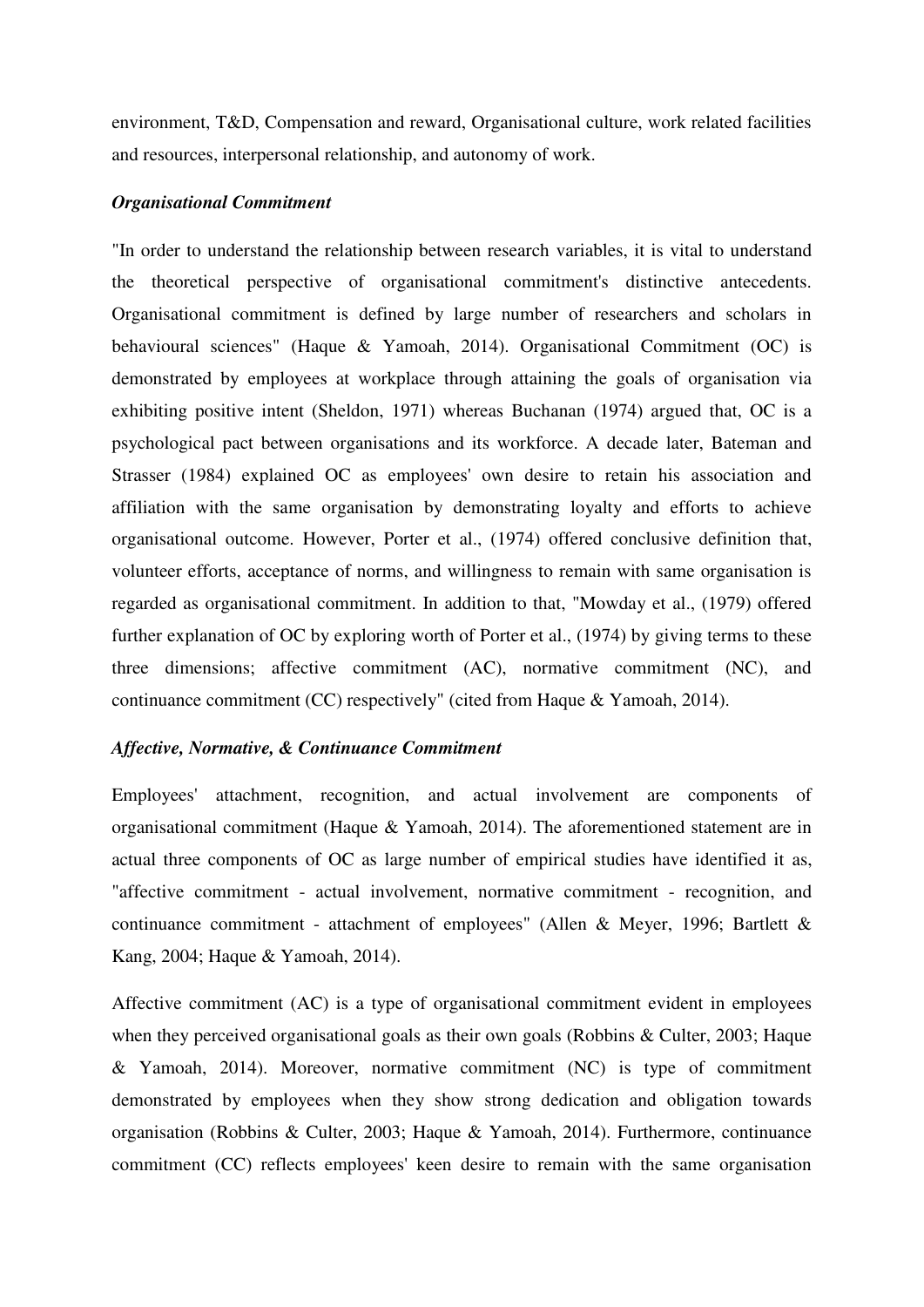(ibid). Now that, all three antecedents of OC have been understood, there is a need to evaluate it in relations with leadership style existing in Pakistan's I.T sector. Interestingly, the previous work of Haque et al., (2015) showed that female employees are motivated to perform well under transformational leadership style however the organisational commitment and QWL is still not explored in depth to generalize results. Moreover, the large number of studies is carried out in Western part of world thus this study examines the relationship in eastern context. In other words, there is a gap in literature that the previous findings are more generalised to western style of leadership and companies whereas both QWL and OC needs to be examined in relation with leadership styles in Eastern part of the world.

# *Leadership Styles*

Leadership is a social influence process in which the leader seeks the voluntary participation of subordinates in an effort to reach organization goals (Omolayo, 2007). Today's organizations need effective leaders who understand the complexities of the rapidly changing global environment. If the task is highly structured and the leader has good relationship with the employees, effectiveness will be high on the part of the employees (Smith, 1998). Smith's study further revealed that democratic leaders take great care to involve all members of the team in discussion, and can work with a small but highly motivated team. Barchiesi and La Bella (2007) measures the leadership effectiveness, leadership role and its influence on performance, leadership behaviors and attitudes. It was found that high leadership indexes are not related to past performance records, but it is associated with higher potentiality of enhanced performance and higher reputation of organization pointing in the direction of a meaningful influence of behavioral complexity and dynamics on the leadership perceived level. Voonl et al. (2011) used the factors like salaries, job autonomy, job security, workplace flexibility to investigate the relationship between leadership styles and employee job satisfaction, study revealed that transformational leadership style has a stronger relationship with job satisfaction.

Fang et al. (2009) identified that leadership style can affect organizational commitment, job satisfaction positively and job satisfaction intern can affect organizational commitment and performance. Leadership is largely culturally orientated, embracing traditional beliefs, norms and values, and a preoccupation (Prideaux & Be, 2007). According to Victor and Soutar (2005), leadership style is significantly influenced by the leader's immediate and extended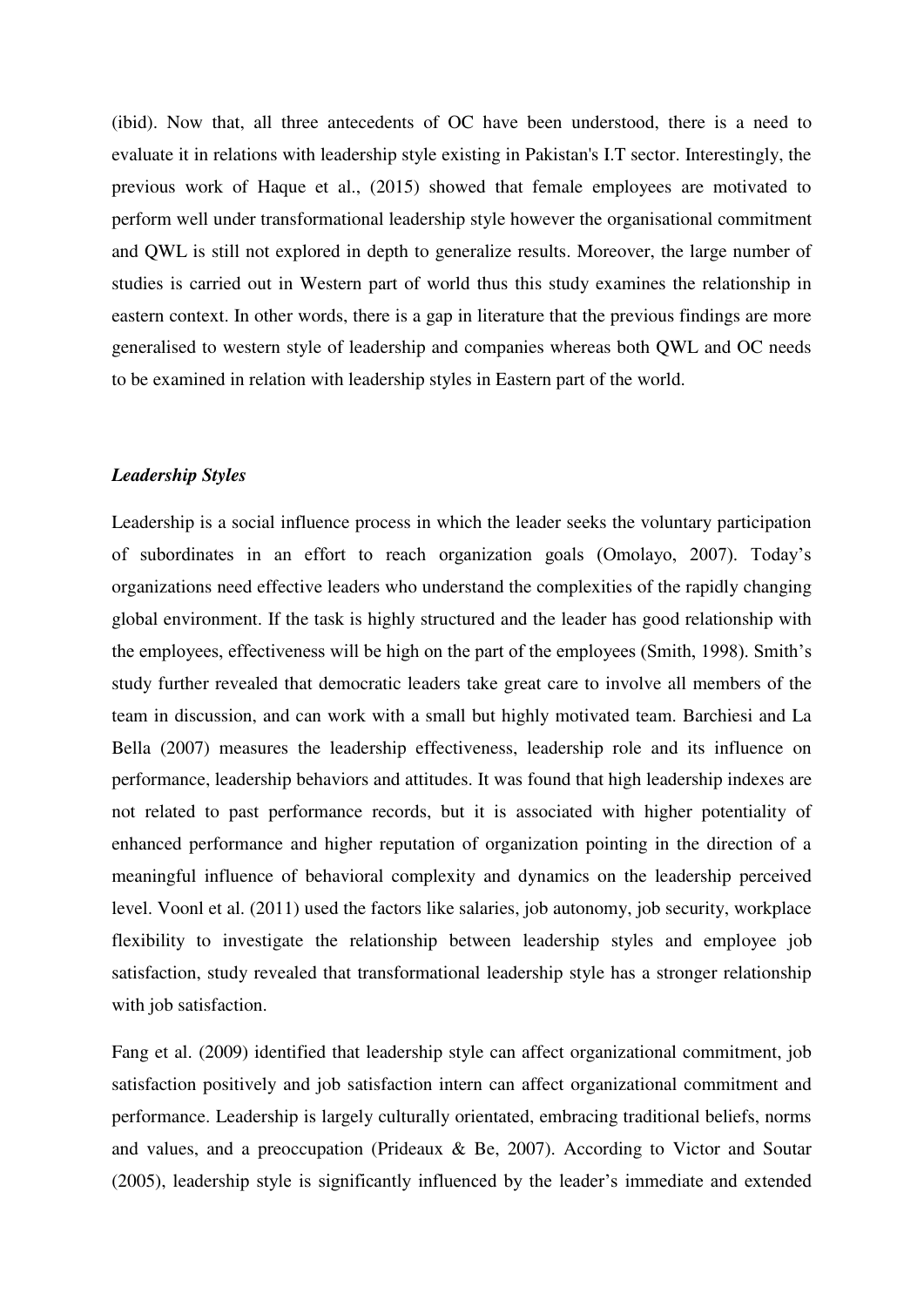family, clan, and tribe. This study finds the linkages between organizational leadership and business ethics, thereby making a contribution toward increasing the quality of organizational life which may have a positive influence on both members of the organization and the wider community. Ye et al. (2011) explained that employees' perceptions about transactional or transformational leadership style of executive, both have highly positive correlation with perceptions about executive's encouragement factors of its innovation climate. According to Podsakoff et al. (1990), leadership behavior can affect trust and satisfaction of employees to organization and organizational citizenship behavior, further enhances the relationship between leadership style and organizational commitment directly. Mc Neese-Smith D (1995) explained how leadership behavior of hospital directors significantly positively and related to productivity, work satisfaction and organizational commitment of staff. Transactional leadership is considered as the subordinates' rewards though their efforts and performance.

Wang (2008) compared the Transactional leadership, Transformational leadership theory is deemed to improve the subordinates' performance by changing the motives and values of employees. Bernard et al. (1990) divided leadership style into transformational leadership and transactional leadership. Transformational leadership has the characteristics of individual influence, spiritual encouragement and intellectual stimulation. They often take individual into consideration, establish vision and aim inside, create open culture, trust the staff to reach their goals and give full play for staff's potential. Transactional leadership is focused on staff's basic and external demand, the relationship between leaders and subordinates is based on the contract. They tend to attain organizational goal by pacific job roles and mission design, their basic purpose is to maintain a stable organization. However from the available literature it can summarize the different types of leadership styles and their effect on employee satisfaction, team work, organizational change and employee performance. From the literature review it is identified that these styles need to be evaluated with respect to the components of Quality of Work Life and organisational commitment, which are more appropriate for I.T Firms in Pakistan.

# **Research Methodology**

# *Research Paradigm and Philosophy*

Research paradigm indicates intent, choice, and motivation of researcher by following a pattern associated with concepts and assumption through logical sequence of attaining knowledge and interpreting it (MacKenzie & Knipe, 2006). Mack (2010) explained paradigm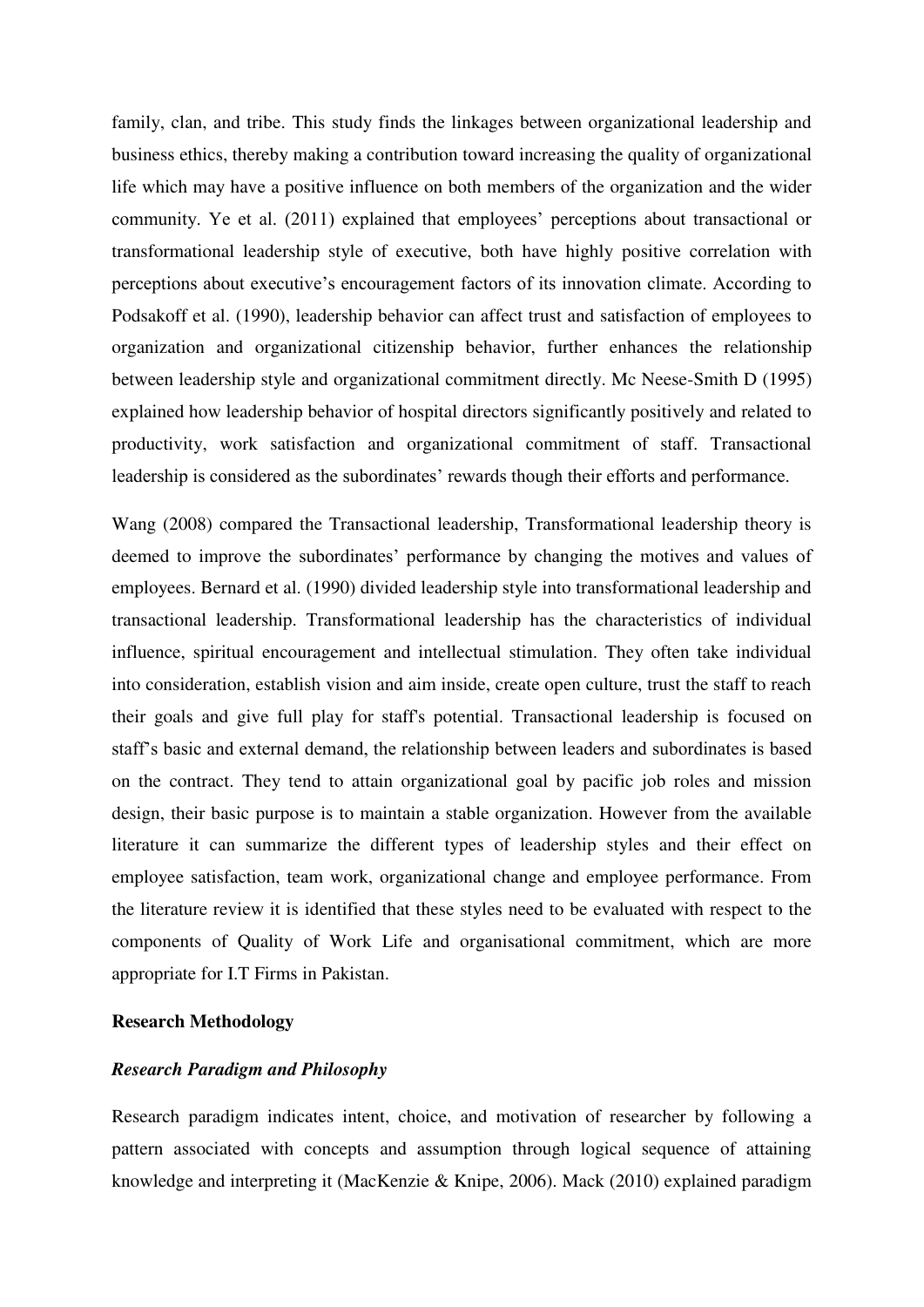is resultant of three main attributes including; ontology, epistemology, and methodology respectively. In this research we followed Mack (2010) explanation of paradigm for determining present research framework. Moreover, Easterby-Smith et al., (2015) identified positivist/scientific paradigm that consider quantitative methods whereas socioanthropological paradigm follows qualitative methods. This research comes under scientific/positivist paradigm due to quantitative nature.

The ontology for present study is "realism" as from the theoretical framework it has been confirmed that relationship between QWL, organisational commitment and style of leadership exist thus ontological stance is "*reality exist out there in business world*". Moreover, the epistemology is "objective" because the body of knowledge is extracted directly from the subjects in objective manner. Additionally, deductive approach is used to commence quantitative research in collecting and sorting data thus methodology include adoption if quantitative methods so that findings are supported through numerical significance. After careful determination of ontological, epistemological stance, and methodology we explored the axiological view by considering the criterion of inclusion of private business sector functioning in various cities of Pakistan. Additionally, the axiology also includes the notion that QWL's attribute play significant role in developing and strengthening organisational commitment. Furthermore, specific style of leadership determines the organisational commitment of workforce.

According to Sekaran & Bougie (2012) explained research philosophy as the basic foundation to construct and follow research design and approach in commencing research. On the other hand, Saunders et al., (2012) argued that research philosophy is the first layer of research onion serving the basic construct to lay research strategy. Considering, positivist paradigm, this study follows "*positivist research philosophy*" due to nature and approach of research.

# *Research Design and Approach*

Longitudinal study takes more than year while cross-sectional study design tends to complete within one year (Sekaran & Bougie, 2012). In this study, researchers opted for cross-sectional research design as the study completed in less than year. Additionally, deductive approach is study in which data is deduced to reach conclusion by testing hypotheses constructed at the start of research and inductive approach induce data to reach conclusion (Sekaran & Bougie, 2012). In present study, researchers used hypothetico-deductive model to commence this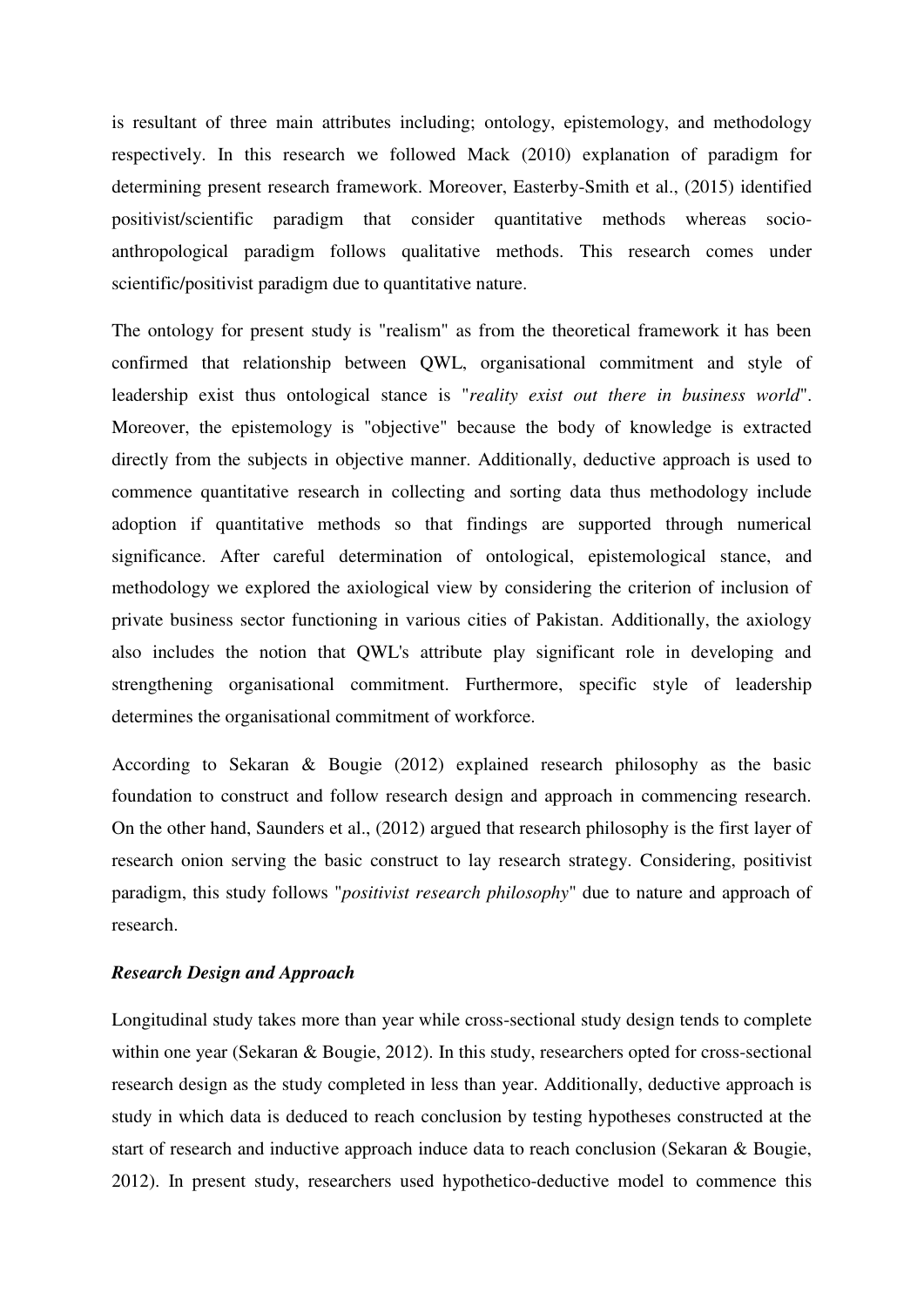research. Since, the approach was deductive therefore hypotheses were established in the start of research through theoretical framework in order to investigate the relationship between research variables.

# *Nature and Type of Research*

The nature of present study is exploratory because this study attempts to explore the nature of relationship between variables at hand. Since, this research is based on the assumption to expand the body of knowledge about research variables existing in organisational setting therefore it is "basic" type of research. Moreover, the research is causal-effect as it seeks to investigate the causes and effects among research variables.

## *Sample size and technique*

Sample is subset of population (Sekaran & Bougie, 2012). Since, it is difficult to include entire population therefore sample set is considered to study and generalise findings to population as sample is representative of population (Bryman, 2013). Thus, it is essential to determine the appropriate sample set. To determine sample size, we used statistical formula explained by Charan and Biswas (2013).

$$
n = \frac{m}{\left[\frac{m}{1 + \underline{m} - 1}\right]} \quad \text{]}
$$

n=Sample size

N=Population size

 $m = Z^2 \times P \times (1 - P)$ z=1.64 for 90% confidence level  $\varepsilon$ <sup>2</sup>

P=Preliminary estimate of percentage (90%)

E=Accuracy desired (10%)

Sample Size =  $2.6896 \times 0.90 \times (1 - 0.90)$  $0.0001$ 

Sample Size = 0.24206 0.0001

Sample Size  $= 242.06$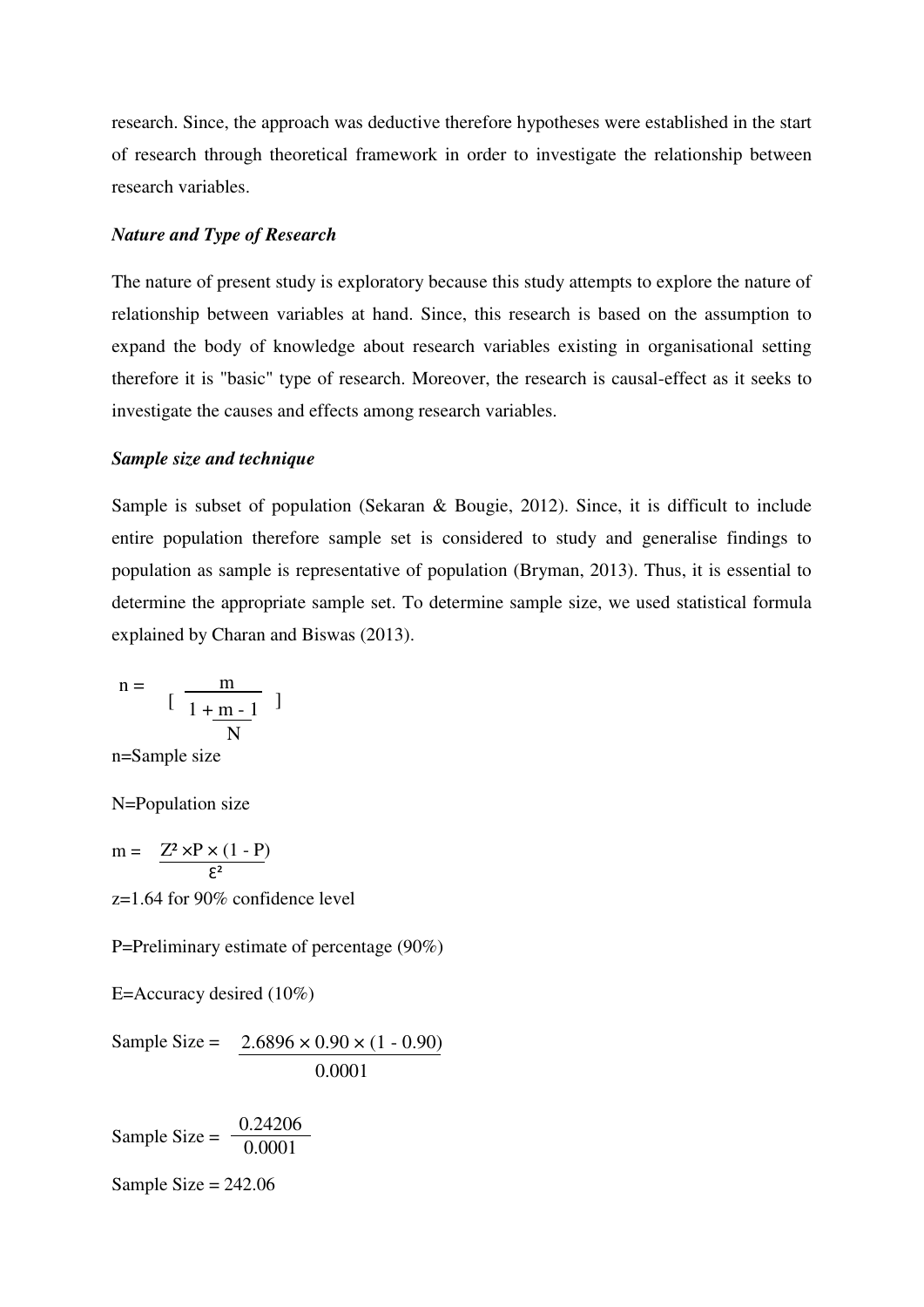#### Sample Size  $= 242$

For this m value and the population size  $= 785$  (registered software houses with SMEDA Pakistan), and the sample size "n" is determined through earlier mentioned formula.

n = 
$$
\begin{array}{c|c}\n & 242 \\
1 + \overline{\smash)242 - 1} \\
\hline\n785\n\end{array}
$$

 $n = 184.9$  $n = 185$  (round figure)

Therefore, the minimum sample size required for this study is 185 private software houses operating in Pakistan. Moreover, through preliminary research, it is confirmed that in each targeted city of Pakistan there are 20 on average private software houses working thus 11 were minimum number of firms targeted as it constitute 55% representation. This was done to ensure more than 50% of firms are at least targeted from all cities of Pakistan. Approximately 200 software houses were approached and 189 responded while 11 did not participated however it was ensured that on average 2 participants are included from each organisation. According to Waliman (2001) probability and non-probability are two basic types of sampling techniques. Moreover, Sekaran & Bougie (2012) explained that in probability sampling each event has equal chance of selection while in non-probability sampling technique each event's selection chances are unequal. The researchers have combined various probability and non-probability (sampling technique) to reach targeted audience. Purposive, stratified, snowball, and convenience sampling is combined to reach targeted audience.

# *Data Collection*

Data collection include primary source of extraction directly from respondents at first hand. Self-administered survey questionnaire developed through TYPEFORM was used to collect information. Through HR department of each targeted firm was contacted through email by informing them about the purpose of research. With the consent of HR department, survey was circulated. The data collection process was from February 2016 to May 2016. Highest rate of response came from Karachi, Lahore, and Islamabad due to high private software houses operating in these business-hub cities.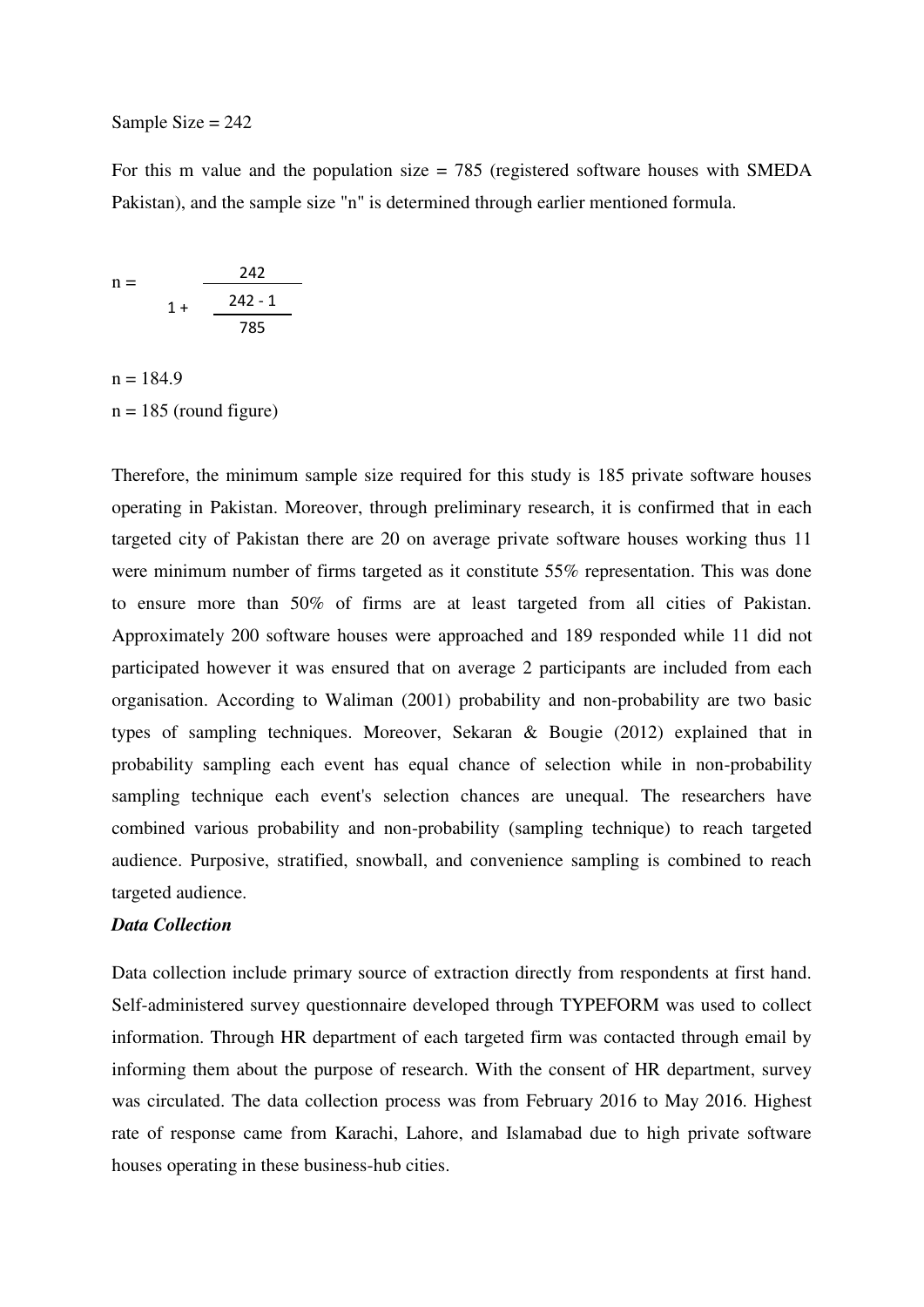## *Data Analysis Tool*

Since, this is quantitative research thus researchers used SPSS 23.0 for analysis of data. Data were coded and entered to SPSS (23.0) software to generate and quantify findings. The reason for opting to SPSS is because it is cost-effective in quantitative research. According to Prabhakar (2008) in social science researches, SPSS is cost-effective and user-friendly software package. Through 5 point Likert scale, responses related to QWL and organisational commitment under transactional and transformational leadership was examined. Through correlation and regression, the significance of relationship is measured and model summary, co-efficient standardised beta along with ANOVA containing R², β, and F to reflect the variation, strength, and acceptance of results.

#### *Ethics, Reliability, Validity, and Credibility*

According to Guillemin & Gillan (2004), ethical concerns and dilemmas are often faced by researchers during research phase. Since, this study involved humans therefore ethical considerations were made because any study involving human must maintain ethical standards to avoid long-term consequences. Since, HR department of targeted firms were informed about the purpose of research and each participant was prior to participation in research. Furthermore, participants were ensured that information shared by them will be kept confidential and information will only be used for academic purpose. Additionally, Mizayaki & Taylor (2008) stated that when researcher comes in direct contact with participants there are chances of biased responses. In order to avoid it, researchers used HR department so that no direct involvement creating biased responses emerge.

For the purpose of validity, researchers opted for '*content validity*' by using the content of an instrument's appropriateness during and prior to research process. Adequate measures were considered by researchers to measure questions and flow of the question's structure is appropriately maintained. Moreover, in order to ensure credibility aspect is maintained, researchers considered all similar type of organisations and out of selected organisation, opted for organisations that were linked with the nature of the study. Furthermore, objective of study, research instruments' copies along with cover letter explaining research purpose were sent to targeted organisations. Once permission was granted, HR department was approached to administer research instrument on behalf of researchers.

However, researchers could have used the Cornbach's alpha to measure the reliability of items in a questionnaire but since researchers adapted the scales used by early researchers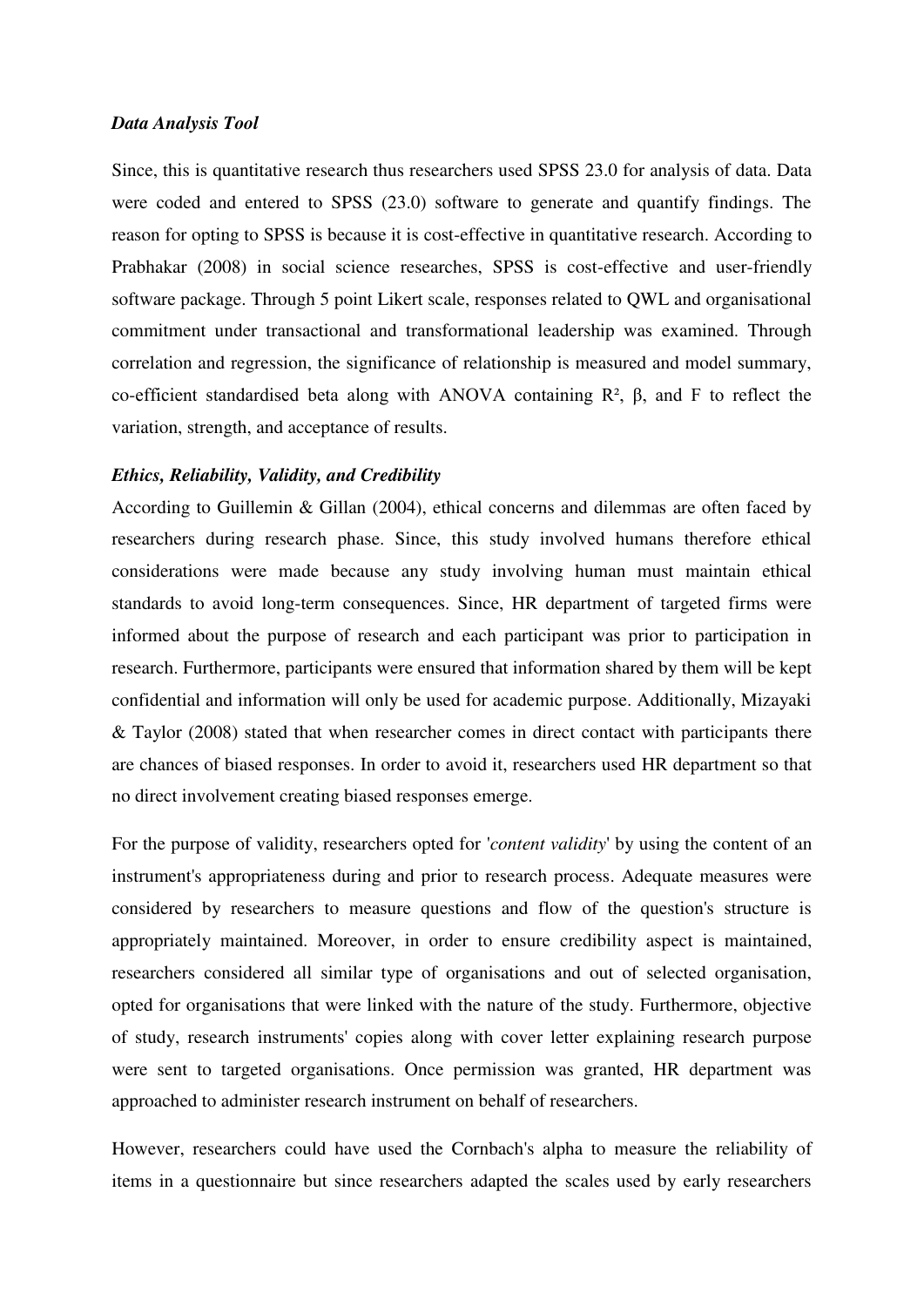such as Allen & Meyer, (1991); Bass and Avolio (1994) Full Range MLQ Model and WMS; Haque and Yamoah (2014) OSP model self-reported questionnaire for organisational commitment, transformational and transactional leadership, and QWL by considering 27-item reflecting that researchers used '*test-retest reliability*' approach by measuring the consistency of items measured and evaluated over time again.

# **Findings and Discussions**

To explore the relationship between QWL among the employees of I.T software houses in Pakistan, the QWL mean score of employees for every single organisation was determined. In addition, the organisation's QWL was categorised through total grand mean score formed by all organisations. Thus, through comparison approach, mean score of each software house in every considered city of Pakistan was compared against grand mean and based on that two groups were formed, "*satisfied group*" and "*not satisfied group*" respectively based on QWL score. To further explain the comparative approach, QWL mean score was taken as par value and software houses scoring overall mean more than QWL mean score were categorised as satisfied group while software houses scoring overall mean lower than QWL mean score were put into not satisfied group. Additionally, both groups were ranged on (1-to-5) point scale on two intervals to determine the level of Quality Work-Life.

In each city of Pakistan, the total frequency of respondents' choice is summarised below in Table 1, reflecting the mean score for each city by classifying them under either group QWL satisfied or QWL not satisfied.

| <b>Case Processing Summary</b> |                                             |                              |  |  |  |  |  |  |  |  |  |
|--------------------------------|---------------------------------------------|------------------------------|--|--|--|--|--|--|--|--|--|
|                                | Cases                                       |                              |  |  |  |  |  |  |  |  |  |
|                                |                                             | Missing<br>Valid<br>Total    |  |  |  |  |  |  |  |  |  |
| QWL                            | N                                           | N<br>Percent<br>Percent<br>N |  |  |  |  |  |  |  |  |  |
|                                | 408<br>100.0%<br>0.0%<br>100.0%<br>408<br>0 |                              |  |  |  |  |  |  |  |  |  |

**Table1:** *Total frequency cases and percentages.*

**Frequency of level of satisfaction in cities of Pakistan**

|      |            | City * QWL in Software houses |               |       |
|------|------------|-------------------------------|---------------|-------|
|      |            | Satisfied                     | not satisfied | Total |
| City | Faisalabad | 12                            | 6             | 18    |
|      | Gujranwala | 15                            | 2             | 17    |
|      | Hyderabad  | 16                            | 4             | 20    |
|      | Islamabad  | 44                            | 12            | 56    |
|      | Karachi    | 98                            | 36            | 134   |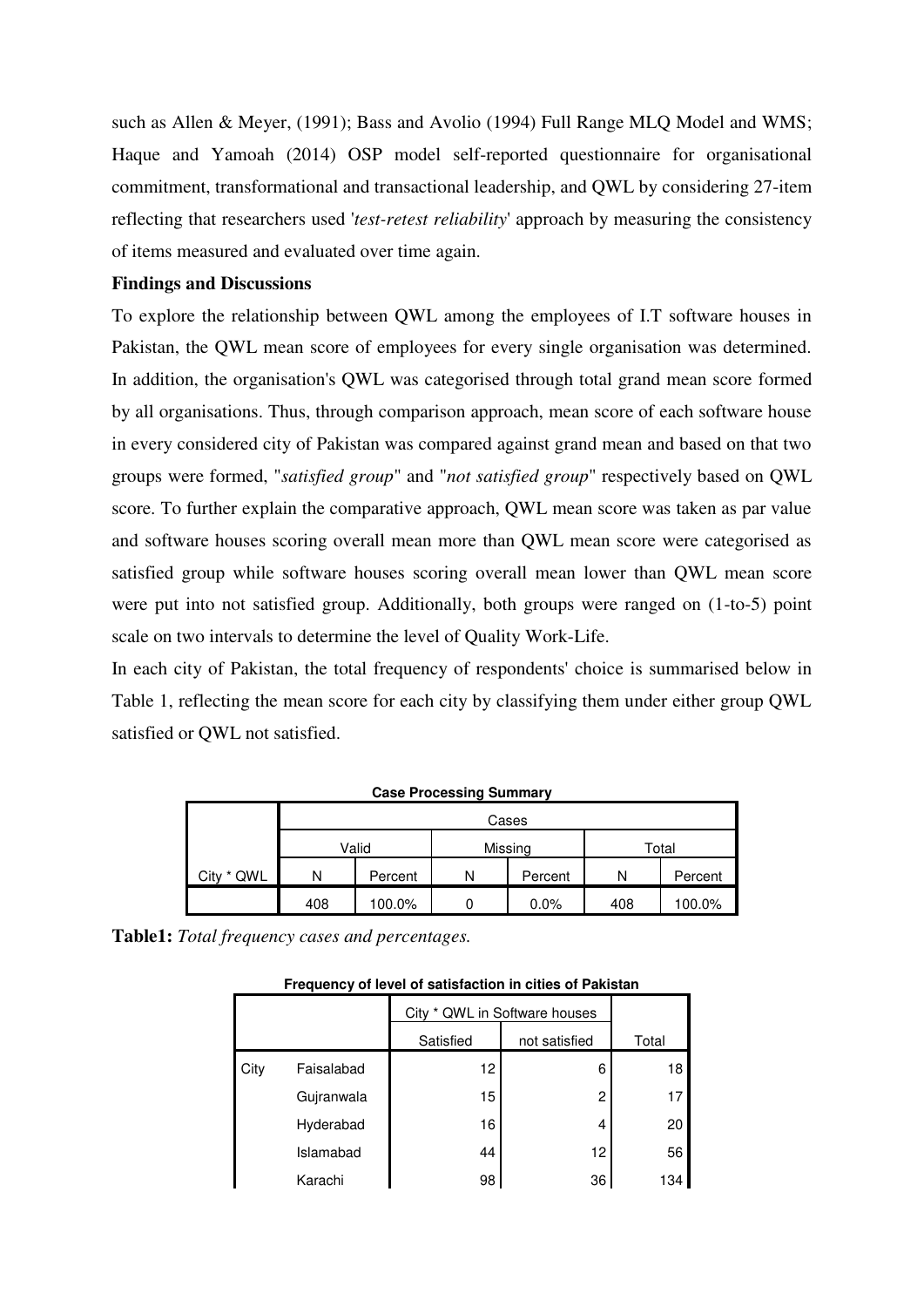| Lahore     | 69  | 29  | 98  |
|------------|-----|-----|-----|
| Multan     | 15  | 2   | 17  |
| Peshawar   | 15  | 3   | 18  |
| Rawalpindi | 11  | 6   | 17  |
| Sialkot    | 11  | 2   | 13  |
| Total      | 306 | 102 | 408 |

**Table 2:** *Frequency of employees in cities indicating level of satisfaction related to QWL.*

|       | The overall Quality Work-Life in Software houses in Pakistan |           |         |                      |            |  |  |  |  |  |
|-------|--------------------------------------------------------------|-----------|---------|----------------------|------------|--|--|--|--|--|
|       |                                                              |           |         |                      | Cumulative |  |  |  |  |  |
|       |                                                              | Frequency | Percent | <b>Valid Percent</b> | Percent    |  |  |  |  |  |
| Valid | Satisfied                                                    | 306       | 75.0    | 75.0                 | 75.0       |  |  |  |  |  |
|       | not satisfied                                                | 102       | 25.0    | 25.0                 | 100.0      |  |  |  |  |  |
|       | Total                                                        | 408       | 100.0   | 100.0                |            |  |  |  |  |  |

**Table 3:** *Percentage frequency of overall software houses level of satisfaction regarding QWL.*

The above analysis showed that 306 employees working in private software houses (75%) are satisfied with QWL whereas remaining 106 employees (25%) are not satisfied with existing QWL in this survey. Moreover, in terms of cities of Pakistan, software houses in Karachi have highest frequency (134), followed by Lahore (98), and Islamabad (56).

# **Leadership styles in Software houses**

Two basic styles of leadership in this study include; transformational and transactional leadership respectively. The only two styles of leadership was based on preliminary research showing that transformational and transactional leadership styles are most widely evident in the software houses of Pakistan. Thus, employees' perspective was explored by asking them in survey 4 each set of questions related to both styles of leadership in order to attain their opinion regarding existing style of leadership in their respective organisations. The type of leadership style was determined through mean scores attained through testing set of interlinked variables based on 5 point LIKERT scale.

|       |            |           |         |                      | Cumulative |
|-------|------------|-----------|---------|----------------------|------------|
|       |            | Frequency | Percent | <b>Valid Percent</b> | Percent    |
| Valid | Faisalabad | 18        | 4.4     | 4.4                  | 4.4        |
|       | Gujranwala | 17        | 4.2     | 4.2                  | 8.6        |
|       | Hyderabad  | 20        | 4.9     | 4.9                  | 13.5       |
|       | Islamabad  | 56        | 13.7    | 13.7                 | 27.2       |

**City wise employees' preferred leadership style**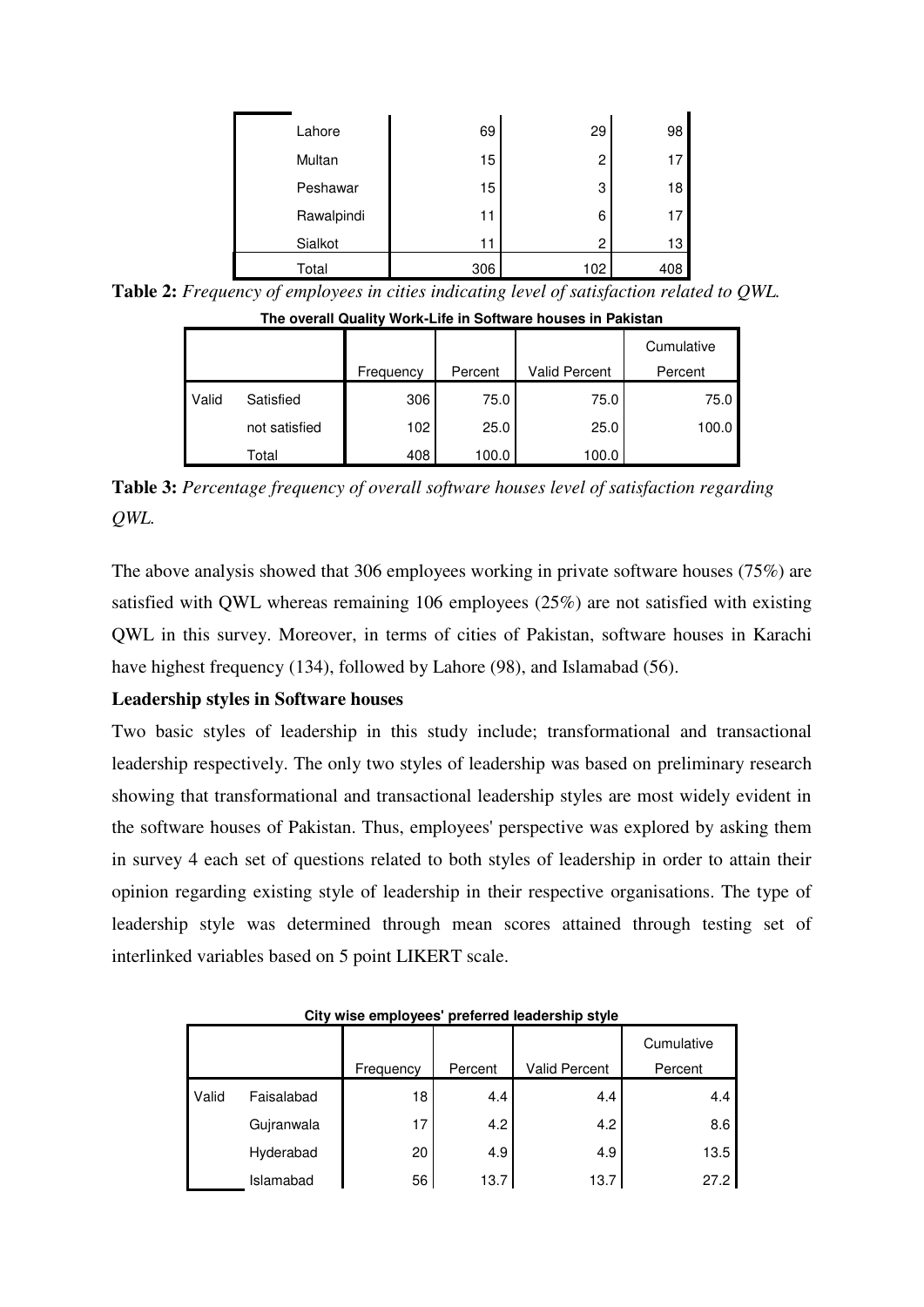| Karachi    | 134 | 32.8  | 32.8  | 60.0  |
|------------|-----|-------|-------|-------|
| Lahore     | 98  | 24.0  | 24.0  | 84.1  |
| Multan     | 17  | 4.2   | 4.2   | 88.2  |
| Peshawar   | 18  | 4.4   | 4.4   | 92.6  |
| Rawalpindi | 17  | 4.2   | 4.2   | 96.8  |
| Sialkot    | 13  | 3.2   | 3.2   | 100.0 |
| Total      | 408 | 100.0 | 100.0 |       |

**Table 4:** *Employees preferred leadership style in different cities of Pakistan*

**Type of Leadership style preferred by employees in Pakistan's private software houses.** 

|       |                  |           |         |                      | Cumulative |
|-------|------------------|-----------|---------|----------------------|------------|
|       |                  | Frequency | Percent | <b>Valid Percent</b> | Percent    |
| Valid | Transactional    | 174       | 42.6    | 42.6                 | 42.6       |
|       | Transformational | 234       | 57.4    | 57.4                 | 100.0      |
|       | Total            | 408       | 100.0   | 100.0                |            |

**Table 5:** *Preferred leadership style in Pakistan's software houses.*

From Table 4 it is evident that in sequential order Karachi, Lahore, and Islamabad have high frequency. Interestingly, in all three cities transformational leadership is more preferred style of leadership among workforce. Moreover, the preferred leadership style in Pakistan's software houses in this study "*transformational leadership*" is more preferred with 57.4% whereas "*transactional leadership*" has been considered by 42.6% (Table 5).

# **Leadership styles and Type of Organisational Commitment**

| <b>Descriptive Statistics</b> |         |         |     |  |  |  |  |  |  |
|-------------------------------|---------|---------|-----|--|--|--|--|--|--|
| Std. Deviation<br>Mean        |         |         |     |  |  |  |  |  |  |
| Transactional Leader.         | 2.08    | 1.180   | 408 |  |  |  |  |  |  |
| AC                            | 11.4167 | 2.35288 | 408 |  |  |  |  |  |  |
| <b>NC</b>                     | 11.6422 | 2.35736 | 408 |  |  |  |  |  |  |
| CC                            | 10.8676 | 2.42049 | 408 |  |  |  |  |  |  |

**Table 6:** *Descriptive statistic is reflecting mean value and standard deviation for antecedents of organisational commitment.*

The descriptive statistic showed that Mean value of all three attributes of organisational commitment (AC, NC, & CC) is approximately close to each other and interestingly all three attributes standard deviations are close in numeric expression confirming that all items are consistent on scale.

## **Correlations**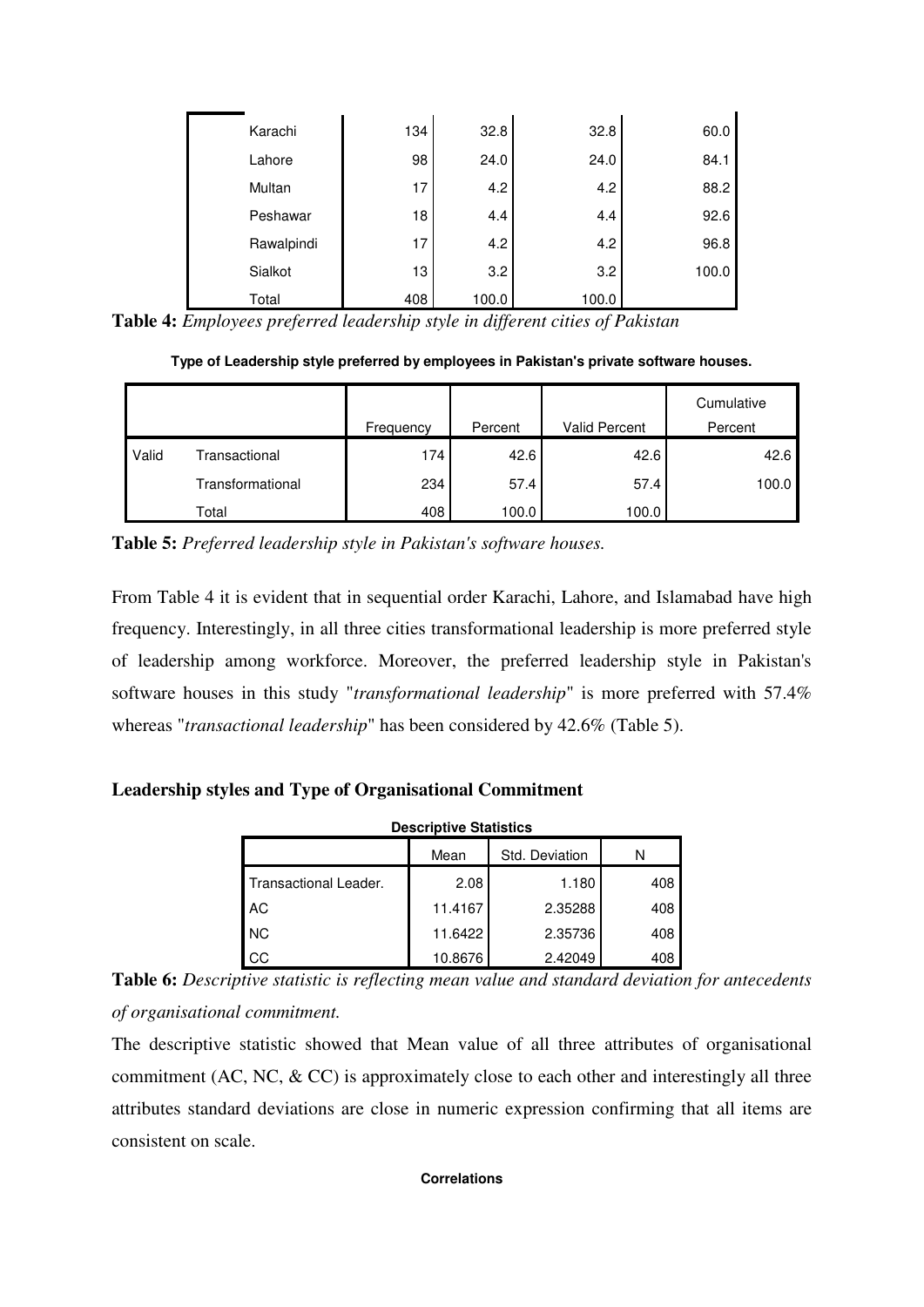|                       |                     | Transactional |           |           |           |
|-----------------------|---------------------|---------------|-----------|-----------|-----------|
|                       |                     | Leader.       | AC        | <b>NC</b> | CC        |
| Transactional Leader. | Pearson Correlation |               | .247**    | $-163"$   | .775      |
|                       | Sig. (2-tailed)     |               | .000      | .125      | .000      |
|                       | N                   | 408           | 408       | 408       | 408       |
| AC                    | Pearson Correlation | $.247**$      |           | $.742$ ** | .589**    |
|                       | Sig. (2-tailed)     | .000          |           | .000      | .000      |
|                       | N                   | 408           | 408       | 408       | 408       |
| <b>NC</b>             | Pearson Correlation | $-163"$       | $.742$ ** |           | $.563$ ** |
|                       | Sig. (2-tailed)     | .125          | .000      |           | .000      |
|                       | N                   | 408           | 408       | 408       | 408       |
| CC                    | Pearson Correlation | .775          | $.589**$  | $.563$ ** |           |
|                       | Sig. (2-tailed)     | .000          | .000      | .000      |           |
|                       | N                   | 408           | 408       | 408       | 408       |

\*\*. Correlation is significant at the 0.01 level (2-tailed).

**Table 7:** *Correlation between transactional leadership style and types of organisational commitment*

Transactional leadership style has positive correlation with affective commitment as sig value is lesser than alpha value at 90% confidence level (P=0.000  $\times$  0.01). Thus, null hypothesis is rejected that employees' affective commitment is not significantly affected by transactional leadership style. However, the relationship established above is positive but this is weak as  $r = 0.247$  is derived value indicating that it is below moderate par value (0.5). Moreover, there is weak negative relationship between transactional leadership style and normative commitment of employees in the I.T sectors of Pakistan. Moreover, the correlation is negative as sig value is greater than alpha value at 90% confidence level (P=0.125  $>$  0.01). Since, P value is greater than alpha value therefore we do not reject null hypothesis that normative commitment of employees are not significantly affected by transactional leadership style. Interestingly, the statistical test showed that there is strong positive correlation between transactional leadership style and continuance commitment of employees in I.T sector of Pakistan as  $r=0.775$  which is moderately strong and positive. The P value is 0.000 which is lesser than alpha value 0.01 indicating that null hypothesis is rejected ( $P=0.000 \le 0.01$ ). In other words, the continuance commitment of employees is significantly affected by transactional leadership.

Thus, it can be concluded from the analysis that, transactional leadership has positive correlation with affective commitment and continuance commitment whereas it has weak correlation with normative commitment in this study. Moreover, in this study, normative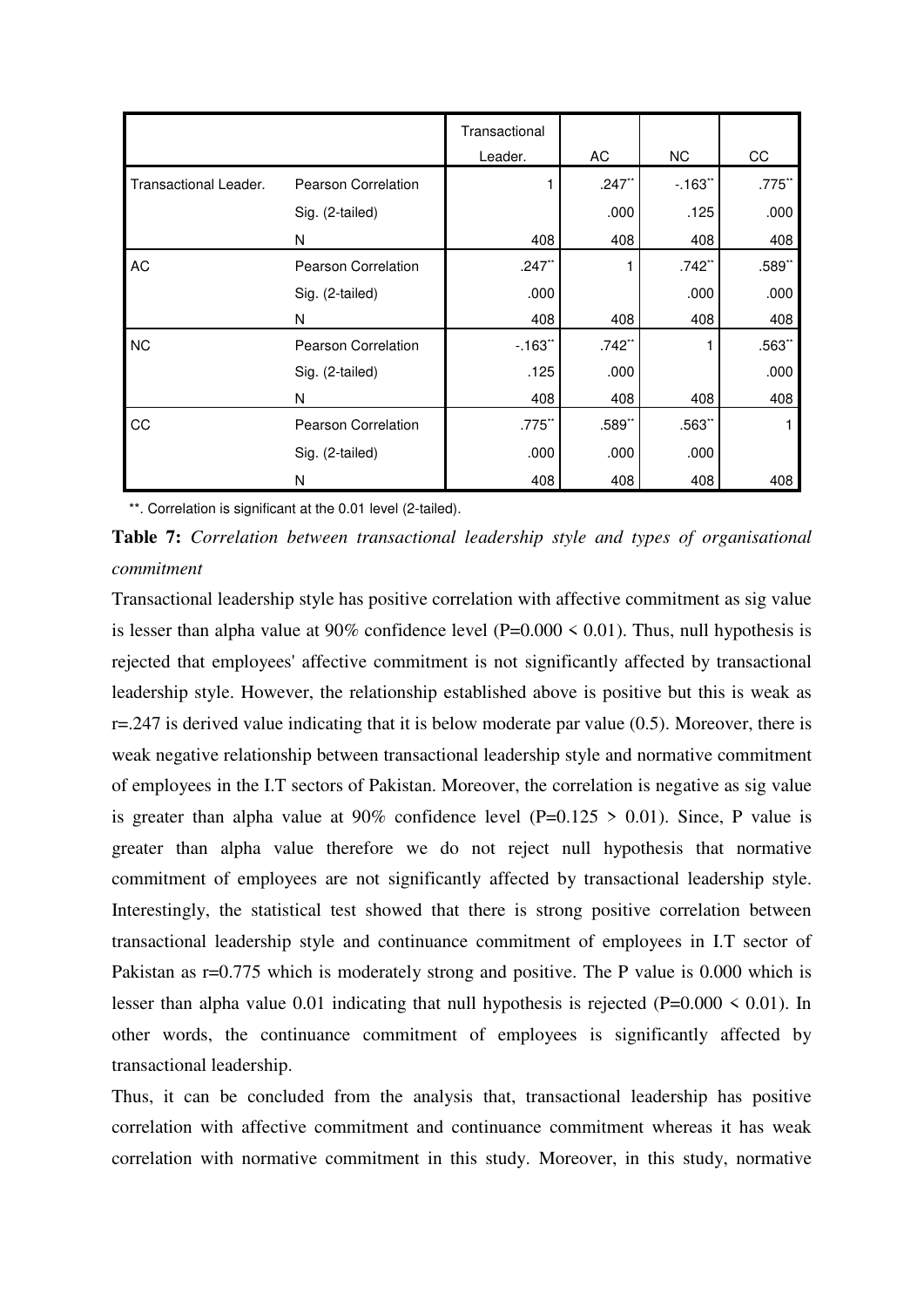commitment is not significantly affected by transactional leadership style whereas both; affective commitment and normative commitment are significantly affected by transactional leadership style. Interestingly, despite correlation is established it is evident that only continuance commitment has strong relationship with transactional leadership style. Affective commitment has positive but weak while normative commitment has negative weak relationship with transactional leadership.

|                                        | <b>Model Summary</b>                                                |        |            |          |                    |        |     |                 |        |  |  |  |
|----------------------------------------|---------------------------------------------------------------------|--------|------------|----------|--------------------|--------|-----|-----------------|--------|--|--|--|
| <b>Change Statistics</b><br>Std. Error |                                                                     |        |            |          |                    |        |     |                 |        |  |  |  |
|                                        |                                                                     | R      | Adjusted R | of the   | Sig. F<br>R Square |        |     |                 |        |  |  |  |
| Model                                  | R                                                                   | Square | Square     | Estimate | Change             | Change | df1 | df <sub>2</sub> | Change |  |  |  |
|                                        | .368<br>.607ª<br>.363<br>78.388<br>.942<br>.368<br>3<br>.000<br>404 |        |            |          |                    |        |     |                 |        |  |  |  |

a. Predictors: (Constant), CC, NC, AC

# **Table 8:** *Model Summary reflecting R and R*² value for variation

|       | <b>ANOVA</b> <sup>a</sup> |                |        |             |        |                   |  |  |  |  |  |  |
|-------|---------------------------|----------------|--------|-------------|--------|-------------------|--|--|--|--|--|--|
| Model |                           | Sum of Squares | df     | Mean Square |        | Sig.              |  |  |  |  |  |  |
|       | Regression                | 208.674        | ≏<br>J | 69.558      | 78.388 | .000 <sup>b</sup> |  |  |  |  |  |  |
|       | Residual                  | 358.492        | 404    | .887        |        |                   |  |  |  |  |  |  |
|       | Total                     | 567.167        | 407    |             |        |                   |  |  |  |  |  |  |

a. Dependent Variable: Transactional Leader.

b. Predictors: (Constant), CC, NC, AC

# **Table 9:** *ANOVA model reflecting F value for acceptability purpose*

The model summary above showed that  $\mathbb{R}^2$  is approximately 0.368 indicating that 36.8% variation in transactional leadership behaviour is due to variation in affective, normative, and continuance commitment of employees working under them. Furthermore, ANOVA model reflected that F=78.388 means that explanatory power is 78% thus making it highly acceptable.

|                | <b>Coefficients<sup>a</sup></b> |              |              |              |                           |      |          |         |  |  |  |  |
|----------------|---------------------------------|--------------|--------------|--------------|---------------------------|------|----------|---------|--|--|--|--|
| Unstandardized |                                 | Standardized |              |              | 95.0% Confidence Interval |      |          |         |  |  |  |  |
|                |                                 |              | Coefficients | Coefficients |                           |      | for B    |         |  |  |  |  |
|                |                                 |              |              |              |                           |      | Lower    | Upper   |  |  |  |  |
| Model          |                                 | B            | Std. Error   | Beta         |                           | Sig. | Bound    | Bound   |  |  |  |  |
| $\mathbf 1$    | (Constant)                      | .298         | .251         |              | 1.185                     | .237 | $-196$   | .792    |  |  |  |  |
|                | AC                              | .005         | .031         | .011         | .173                      | .000 | $-0.056$ | .067    |  |  |  |  |
|                | <b>NC</b>                       | $-121$       | .030         | $-.241$      | $-3.978$                  | .125 | $-181$   | $-.061$ |  |  |  |  |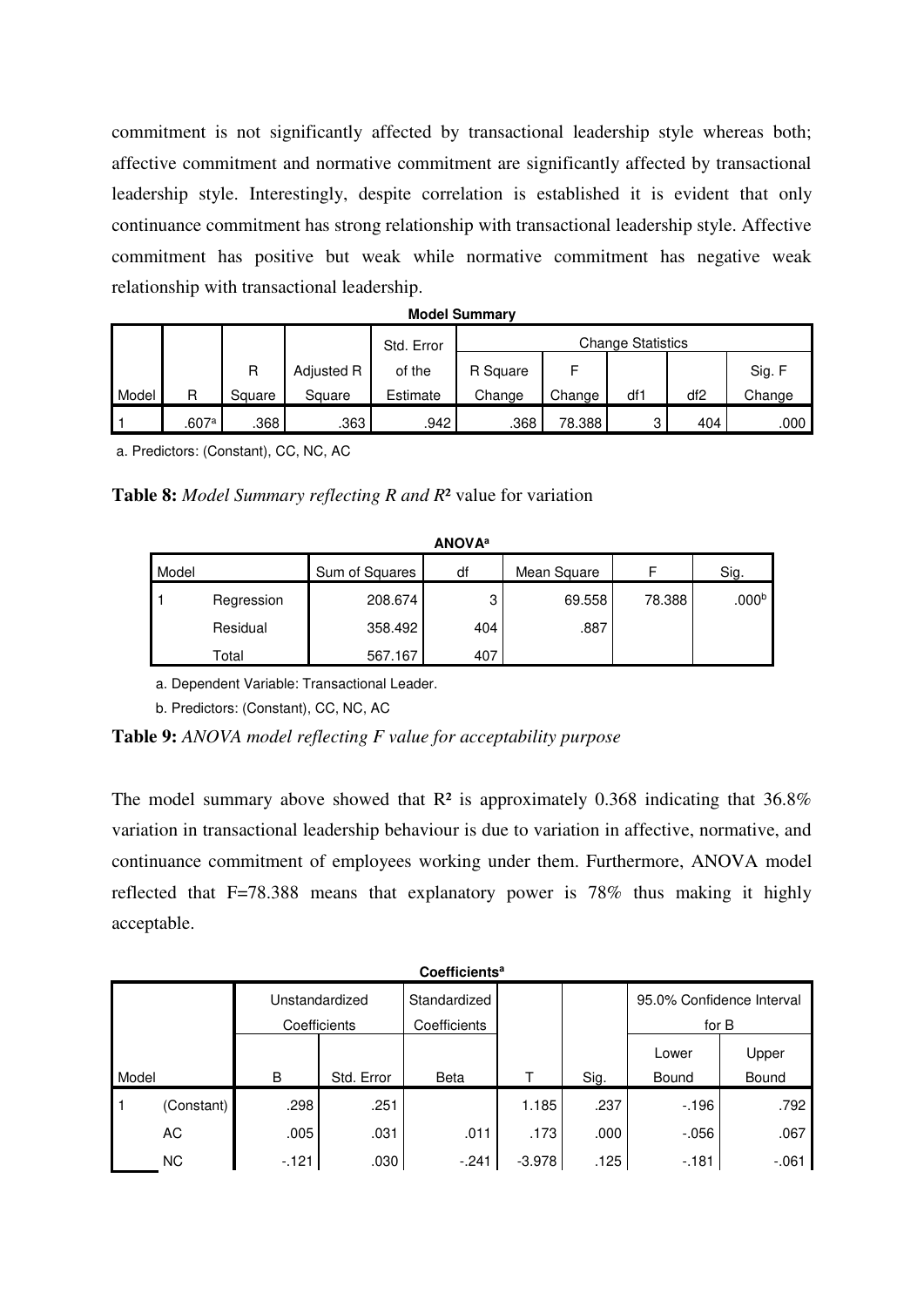| $\sqrt{2}$<br>UU | $\sim$<br>. ب | nnn<br>د∠∪. | 704<br>. . | .991 | .000 | $\sim$<br>$-1$ | .362 |
|------------------|---------------|-------------|------------|------|------|----------------|------|
|                  |               |             |            |      |      |                |      |

a. Dependent Variable: Transactional Leader. **Table 10:** *Coefficients of Items.* 

Three items are considered in coefficient table and in the above table standardized coefficient Beta Values are undertaken to measure the affect of variables on transactional leadership style. The regression analysis revealed that affective commitment affects leadership 0.11 positively when there is 1 standard deviation increase in affective commitment. Additionally, sig value is 0.000 lesser than alpha value ( $P=0.000 < \alpha = 0.01$ ) thus confirming that there is sufficient evidence against the null hypothesis that transactional leadership is not affected by affective commitment. Moving further, it is evident that normative commitment influenced transactional leadership 0.241 negatively due to increase in standard deviation by 1. Moreover, P=0.125 is greater than  $\alpha = 0.01$  indicating that there is no strong evidence against null hypothesis stating normative commitment affects transactional leadership. In other words, we reject null hypothesis that transactional leadership is affected by normative commitment of employees. Lastly, regression table confirmed that, transactional leadership is affected by 0.704 positively due to variation in continuance commitment. In addition to that, the transactional leadership is affected 0.704 when 1 standard deviation increased is evident in continuance commitment of employees. Furthermore, P=0.000 is less than  $\alpha = 0.01$ therefore there is strong evidence against the null hypothesis that transactional leadership is not significantly linked with continuance commitment of employees.

| <b>DESCRIPTIVE STATISTICS</b> |         |                |     |  |  |  |  |
|-------------------------------|---------|----------------|-----|--|--|--|--|
|                               | Mean    | Std. Deviation | N   |  |  |  |  |
| Transformational Leadership   | 2.137   | 1.1415         | 408 |  |  |  |  |
| AC                            | 11.4167 | 2.35288        | 408 |  |  |  |  |
| <b>NC</b>                     | 11.6422 | 2.35736        | 408 |  |  |  |  |
| CC                            | 10.8676 | 2.42049        | 408 |  |  |  |  |

**Descriptive Statistics**

| <b>Table 12:</b> Descriptive statistic demonstrating antecedents of organisational commitment |  |  |
|-----------------------------------------------------------------------------------------------|--|--|
| linked with transformational leadership                                                       |  |  |

Interestingly, transformational leadership's mean value is higher in comparison to transactional leadership. Moreover, standard deviation is slightly higher than transactional leadership. Additionally, the mean and standard deviation for dimensions of organisational commitment is same.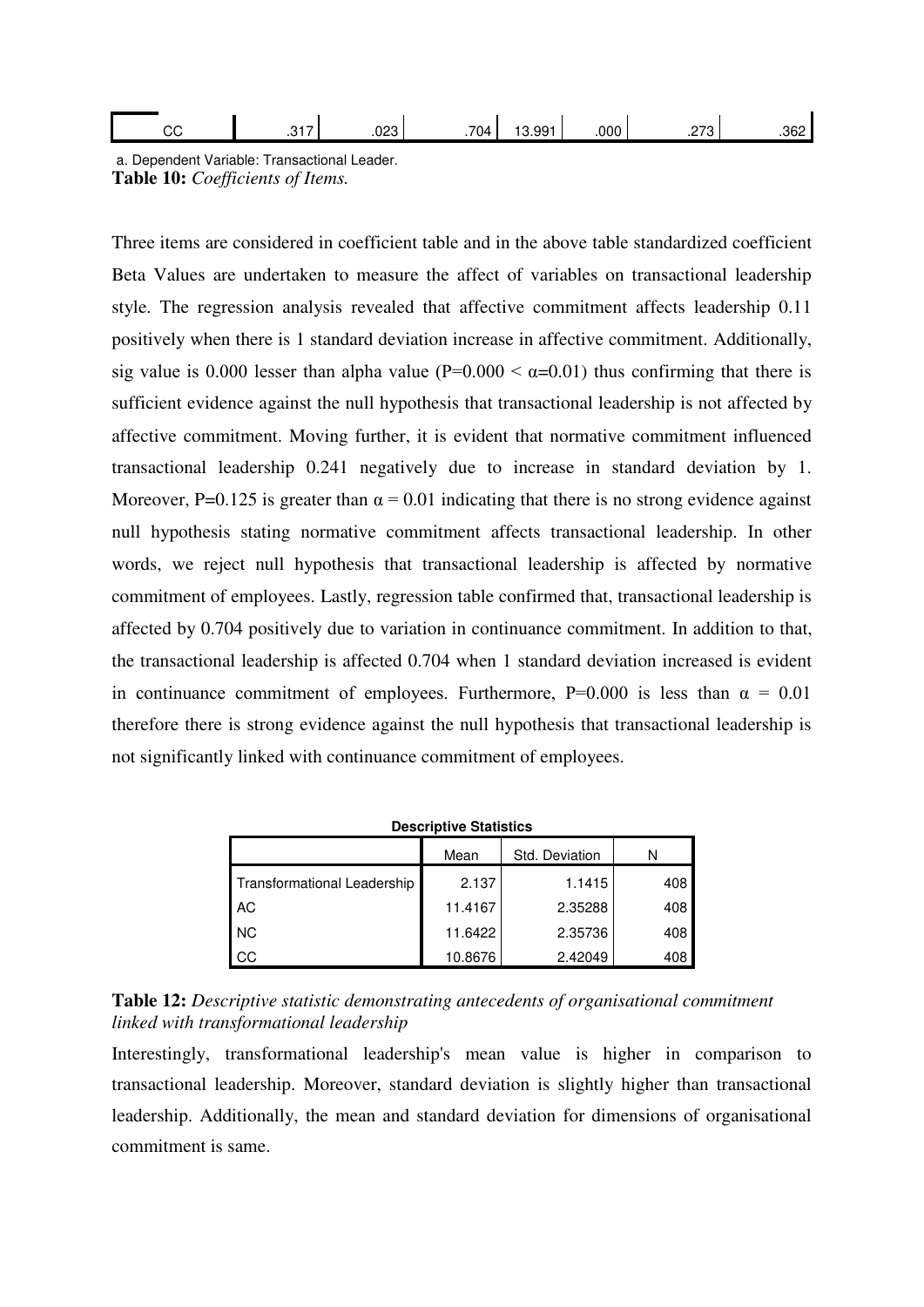|                                                 |                            | <b>Correlations</b> |           |           |           |
|-------------------------------------------------|----------------------------|---------------------|-----------|-----------|-----------|
|                                                 |                            | Transformational    |           |           |           |
|                                                 |                            | Leadership          | AC        | NC.       | CC        |
| Transformational Leadership Pearson Correlation |                            |                     | $.618**$  | $.479**$  | $.878$ ** |
|                                                 | Sig. (2-tailed)            |                     | .000      | .000      | .000      |
|                                                 | N                          | 408                 | 408       | 408       | 408       |
| AC                                              | <b>Pearson Correlation</b> | $.618**$            |           | $.742$ ** | .589**    |
|                                                 | Sig. (2-tailed)            | .000                |           | .000      | .000      |
|                                                 | N                          | 408                 | 408       | 408       | 408       |
| <b>NC</b>                                       | Pearson Correlation        | $.479**$            | $.742$ ** |           | $.563$ ** |
|                                                 | Sig. (2-tailed)            | .000                | .000      |           | .000      |
|                                                 | N                          | 408                 | 408       | 408       | 408       |
| CC                                              | <b>Pearson Correlation</b> | $.878**$            | $.589**$  | $.563$ ** |           |
|                                                 | Sig. (2-tailed)            | .000                | .000      | .000      |           |
|                                                 | N                          | 408                 | 408       | 408       | 408       |

\*\*. Correlation is significant at the 0.01 level (2-tailed).

**Table 12:** *Correlation between transformational leadership and organisational commitment*

Considering 90% confidence level, the correlation between transformational leadership and organisational commitment's antecedents is evaluated and results showed that, transformational leadership has positive relationship with all three attributes of organisational commitment; affective commitment, normative commitment, and continuance commitment respectively. Transformational leadership is positively associated with affective commitment as r=.618 reflecting that there is moderate positive relationship. Moreover, the P value=0.000 lesser than  $\alpha=0.01$  therefore in present study strong evidence is available to reject null hypothesis that employees' affective commitment is not significantly affected by transformational leadership. As  $(P=0.000 < \alpha=0.01)$  is evident thus this study confirms that affective commitment of employees is linked with transformational leadership in Pakistan's I.T sector.

Furthermore, transformational leadership has moderate positive relationship with normative commitment as confirmed by r=0.489 value driven from statistical test. In addition to that, P value=0.000 is greater than  $\alpha=0.01$  (P=0.000 <  $\alpha=0.01$ ) thus we reject null hypothesis. In other words, there is strong evidence against null hypothesis that normative commitment of employees is not affected by transformational leadership. Moreover, for linkage between transformational leadership and continuance commitment at 90% confidence interval the derived value r=.878 indicating there is strong positive correlation between them.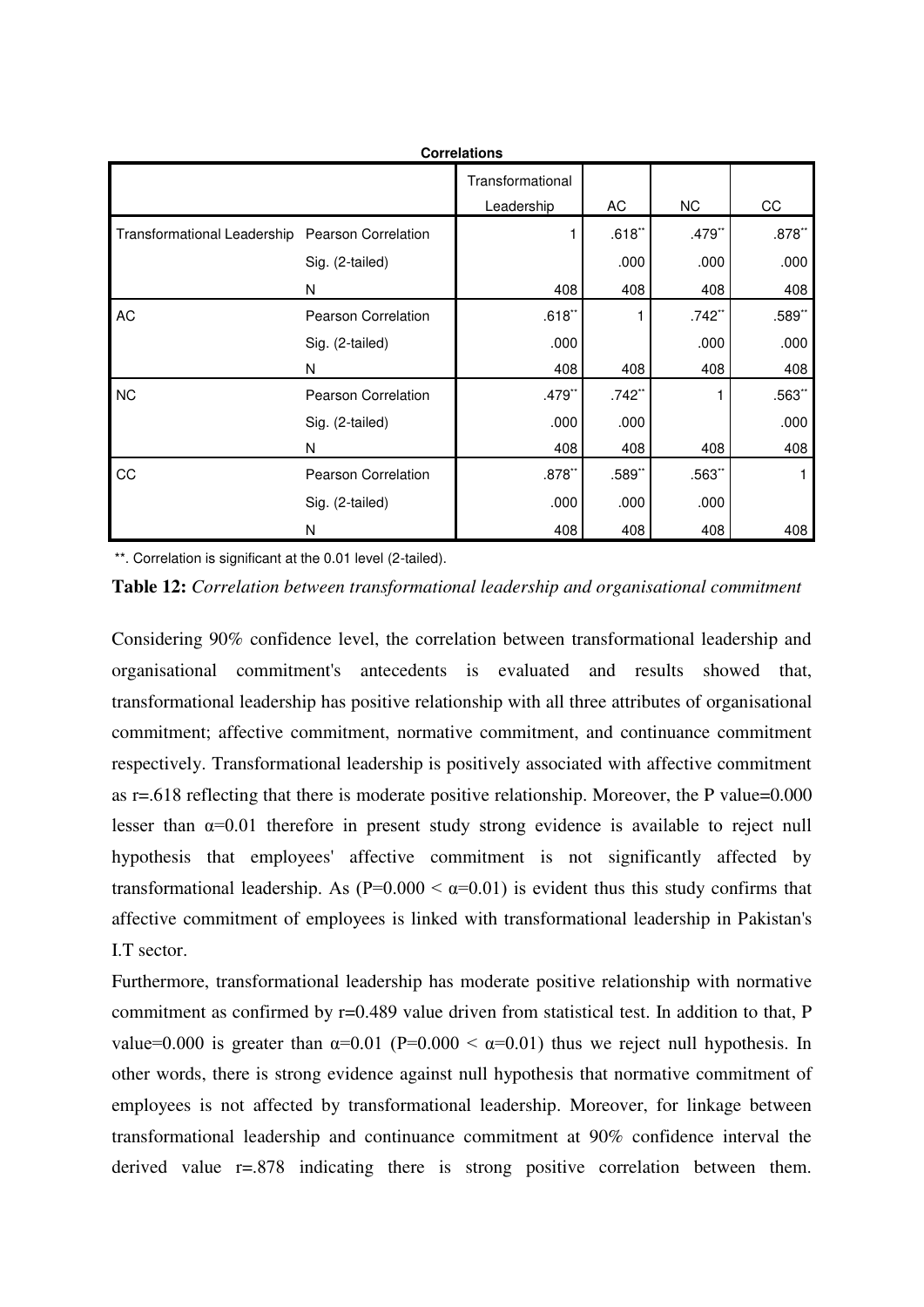Furthermore, the P value is lesser than  $\alpha$  value (P=0.000 <  $\alpha$ =0.01) reflecting that we reject null hypothesis. In other words, there is strong evidence against null hypothesis stating that continuance commitment of employees is not significantly affected by transformational leadership in this study.

From the above test results, it is confirmed that transformational leadership has positive relationship with all antecedents of organisational commitment; affective commitment, normative commitment, and continuance commitment. Additionally, there is strong evidence from statistical test confirming that transformational leadership is significantly associated with affective, normative, and continuance commitment of employees. Moreover, the results showed that in comparison to transactional leadership, transformational leadership is more strongly associated with the organisational commitment of employees.

|       |       |        |            | Std. Error | <b>Change Statistics</b> |        |     |                 |        |
|-------|-------|--------|------------|------------|--------------------------|--------|-----|-----------------|--------|
|       |       | R      | Adjusted R | of the     | R Square                 |        |     |                 | Sig. F |
| Model | R     | Square | Square     | Estimate   | Change                   | Change | df1 | df <sub>2</sub> | Change |
|       | .491a | .241   | .235       | .9982      | .241                     | 42.754 |     | 404             | .000   |

**Model Summary**

a. Predictors: (Constant), CC, NC, AC

**Table 13:** *Model summary for transformational leadership and organisational commitment predicting R²*

|       | <b>ANOVA</b> <sup>a</sup> |                |     |             |        |                   |  |  |  |  |
|-------|---------------------------|----------------|-----|-------------|--------|-------------------|--|--|--|--|
| Model |                           | Sum of Squares | df  | Mean Square |        | Sig.              |  |  |  |  |
|       | Regression                | 127.792        | ◠   | 42.597      | 82.754 | .000 <sup>b</sup> |  |  |  |  |
|       | Residual                  | 402.521        | 404 | .996        |        |                   |  |  |  |  |
|       | Total                     | 530.314        | 407 |             |        |                   |  |  |  |  |

**ANOVA<sup>a</sup>**

a. Dependent Variable: Transformational Leadership

b. Predictors: (Constant), CC, NC, AC

**Table 14:** *ANOVA table reflecting F value for high acceptability*

The above two tables reflect the variation and explanatory power related to items in this study. Since, R² is 0.241 reflecting that 24.1% variation in transformational leadership is due to change in organisational commitment; affective commitment, normative commitment, and continuance commitment in this study. Interestingly, transformational leadership has low R² in comparison to transactional leadership despite having strong positive correlation with antecedents of organisational commitment. This is a significant development in this study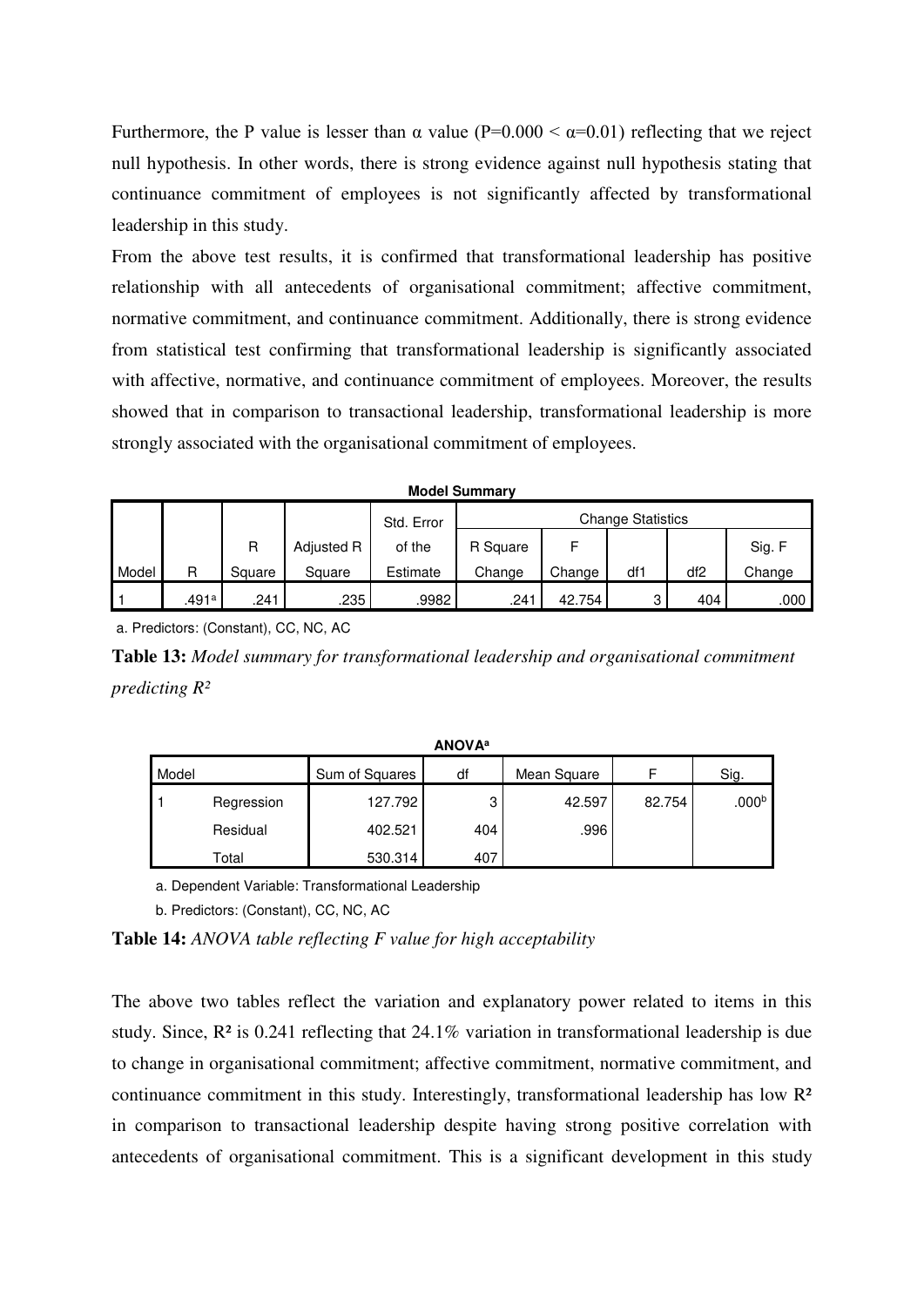that though  $\mathbb{R}^2$  (variation) in transformational leadership is low comparing to transactional leader but the correlation is strong and positive among antecedents of organisational commitment with transformational leadership. Moreover, ANOVA model reflected F=82.754 indicating that 82.75% is explanatory power therefore the variation of items and correlation is highly acceptable.

|       | <b>Coefficients<sup>a</sup></b> |                                |            |              |          |      |                           |       |  |  |  |
|-------|---------------------------------|--------------------------------|------------|--------------|----------|------|---------------------------|-------|--|--|--|
|       |                                 | Unstandardized<br>Coefficients |            | Standardized |          |      | 95.0% Confidence Interval |       |  |  |  |
|       |                                 |                                |            | Coefficients |          |      | for B                     |       |  |  |  |
|       |                                 |                                |            |              |          |      | Lower                     | Upper |  |  |  |
| Model |                                 | B                              | Std. Error | Beta         |          | Sig. | Bound                     | Bound |  |  |  |
| ∣ 1   | (Constant)                      | .524                           | .266       |              | 1.969    | .050 | .001                      | 1.048 |  |  |  |
|       | <b>AC</b>                       | $-0.008$                       | .033       | $-0.016$     | $-231$   | .000 | $-0.072$                  | .057  |  |  |  |
|       | <b>NC</b>                       | $-060$                         | .032       | $-123$       | $-1.854$ | .000 | $-123$                    | .004  |  |  |  |
|       | CC                              | .243                           | .024       | .557         | 10.099   | .000 | .195                      | .290  |  |  |  |

a. Dependent Variable: Transformational Leadership

**Table 15:** *Coefficient of items and Beta Value explaining variation in research variables*

The above table reflects standardized coefficient Beta indicating the impact of transformational leadership on affective commitment, normative commitment, and continuance commitment. Interestingly, regression analysis showed that transformational leadership is affected 0.16 negatively by 1 standard deviation in affective commitment of employees. Furthermore, sig value is lower than alpha value ( $P=0.000 < \alpha = 0.01$ ). Hence, there is strong evidence that against null hypothesis; affective commitment of employees is not significantly affected by transformational leadership.

Moreover, 0.123 negatively variation is evident in transformational leadership when there is 1 standard deviation increase in the normative commitment of employees. Additionally, sig value is less than alpha value ( $P=0.000 < \alpha = 0.01$ ) therefore we reject null hypothesis of normative commitment is not significantly affected by transformational leadership style in Pakistan's I.T sector. Lastly, standardized coefficient showed that transformational leadership is affected by continuance commitment of employees by 0.557 positively when there is 1 standard deviation increase in the level of continuance commitment. Since, sig value=0.000 is lesser than alpha value=0.01 confirming  $(P=0.000 < \alpha=0.01)$  therefore we reject null hypothesis that continuance commitment of employees are not significantly affected by transformational leadership style.

# **Quality of Work-Life and style of Leadership:**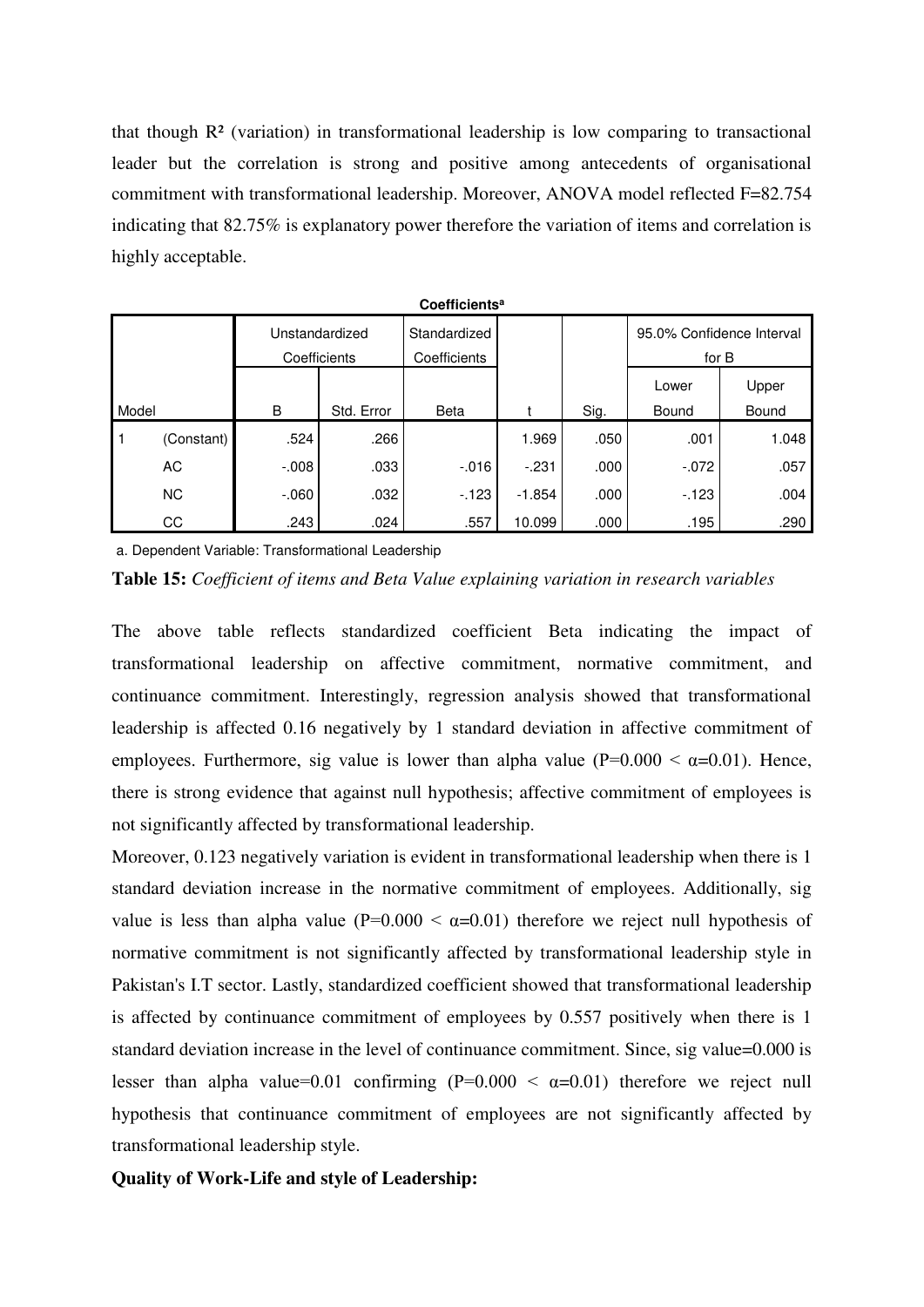|       |               | Transactional<br>Leadership | Percent | Transformational<br>Leadership | Percent |
|-------|---------------|-----------------------------|---------|--------------------------------|---------|
| Valid | Satisfied     | 173                         | 42.4    | 235                            | 57.6    |
|       | not satisfied | 235                         | 57.6    | 173                            | 42.4    |
|       | Total         | 408                         | 100.0   | 408                            | 100.0   |

**QWL level of Satisfaction under Leadership styles** 

**Table 16:** *Level of satisfaction for QWL under Leadership style*

Earlier, it was evident that level of satisfaction regarding Quality of Work-Life was established. Now, moving forward under two considered styles of leadership; transactional and transformational leadership respectively the level of satisfaction is explored. Test showed that QWL by employees under transformational leadership is high (57.4%) in comparison to transactional leadership style (42.6%). Thus, this survey found that employees' QWL is more satisfied under transformational leadership in Pakistan's private software houses.

|                         |           | <b>Transactional Leadership</b> |              |           | <b>Transformational Leadership</b> |              |  |  |
|-------------------------|-----------|---------------------------------|--------------|-----------|------------------------------------|--------------|--|--|
|                         |           | Not                             | Satisfaction |           | Not                                | Satisfaction |  |  |
| Model                   | Satisfied | Satisfied                       | percentage   | Satisfied | Satisfied                          | percentage   |  |  |
| <b>Work Environment</b> | 44        | 61                              | 25.4         | 61        | 44                                 | 25.9         |  |  |
| Organization            |           |                                 |              |           |                                    |              |  |  |
| Culture & Climate       | 17        | 37                              | 9.8          | 37        | 17                                 | 15.7         |  |  |
| <b>Relation &amp;</b>   |           | 41                              |              | 41        | 15                                 |              |  |  |
| Cooperation             | 15        |                                 | 8.6          |           |                                    | 17.4         |  |  |
| T&D                     | 21        | 23                              | 12.1         | 23        | 21                                 | 9.7          |  |  |
| Compensation &          | 31        | 13                              | 17.9         |           | 31                                 | 5.5          |  |  |
| Rewards                 |           |                                 |              | 13        |                                    |              |  |  |
| <b>Facilities</b>       | 11        | 17                              | 6.3          | 17        | 11                                 | 7.2          |  |  |
| <b>Job Satisfaction</b> | 9         | 28                              | 5.2          | 28        | 9                                  | 11.9         |  |  |
| Job Security            | 25        | 15                              | 14.4         | 15        | 25                                 | 6.8          |  |  |

**Attributes of QWL and Satisfaction percentage under Leadership styles**

**Table 17:** *Individual attributes' satisfaction percentage for QWL under Leadership style*

173 employees were satisfied under transactional leadership style whereas 235 employees under transformational leadership style. Based on the findings, through filter programming each attribute of QWL considered in this study was measured in terms of frequency and percentage. The above table is constructed to explain highest frequency and percentage of each attribute reflecting satisfaction percentage under considered leadership style. Interestingly, under transactional leadership highest frequency is formed by work environment (QWL Attribute) indicating 25.4%, followed by Compensation and Rewards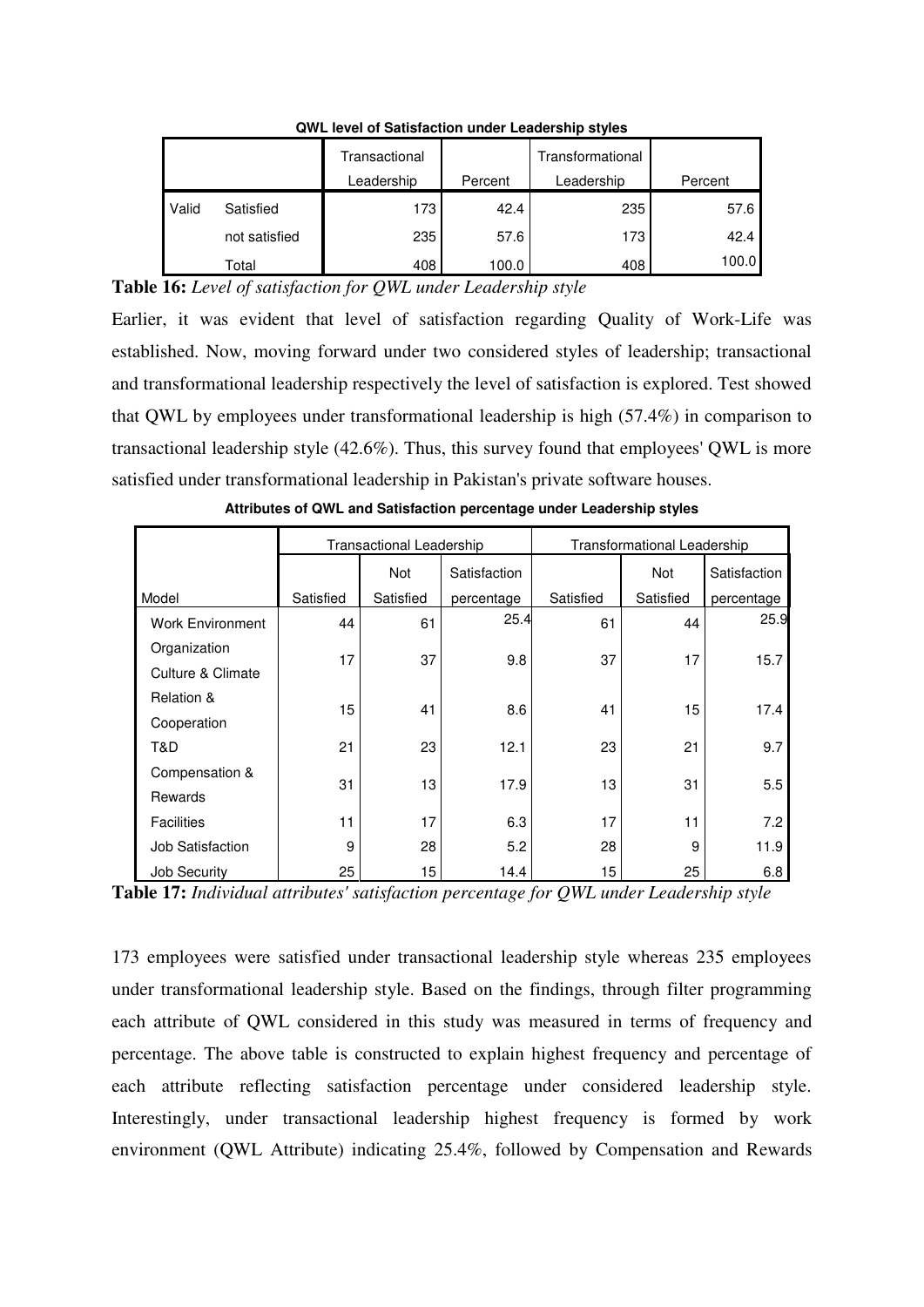(17.9%), Job Security (14.4%0, and T&D (12.1%) whereas all other attributes scored below 10%.

On the other hand, under transformational leadership style highest frequency is again constituted by Work environment (25.9%), followed by Relation and Cooperation (17.4%), Organization culture and climate (15.7%) and Job Satisfaction (11.9%). All other variables of QWL scored below 10%. Interestingly, there is variation in variables as some of attributes have been evident to be more effective under certain type of leadership. For instance, organization culture and climate has been preferred by employees working under transformational leadership whereas compensation and reward is not preferred under transformational leadership. Moreover, job satisfaction is evident high among employees under transformational leadership whereas job security is high under transactional leadership style. However, it can be concluded that overall existing QWL of employees is good under transformational leadership in contrast to transactional leadership style.

The findings revealed that QWL is strong predictor in creating organisational commitment among the employees in the private software houses operating in Pakistan. Interestingly, the study also evident that both transactional leadership as well transformational leadership plays visible role in developing organisational commitment of employees however there exist variation in both; QWL and organisational commitment under the considered leadership styles. Additionally, transformational leadership is more preferred style in contrast to transactional leadership as it is more positively linked with all three attributes of organisational commitment; AC, NC, and CC respectively. Transactional leadership style has positive correlation with AC and CC whereas negative relationship with NC. Moreover, affective and normative commitment of employees is significantly affected by transactional leader whereas normative commitment is not influenced by transactional leadership style. Furthermore, continuance commitment of employees is most strongly influenced under transactional leadership style. Interestingly, continuance commitment is also strongly evident under transformational leadership style.

The elements of QWL considered in this study is also are evident to be creating a satisfaction among the workforce under transformational leaders (57.4%) in contrast to transactional leaders (42.4%). However, there has been a variation in some of the attributes in terms of percentages but to large extent employees are more satisfied with the existing QWL under transformational leadership. Thus, it is confirmed that most preferred and practiced style of leadership in private sectors is "transformational leadership".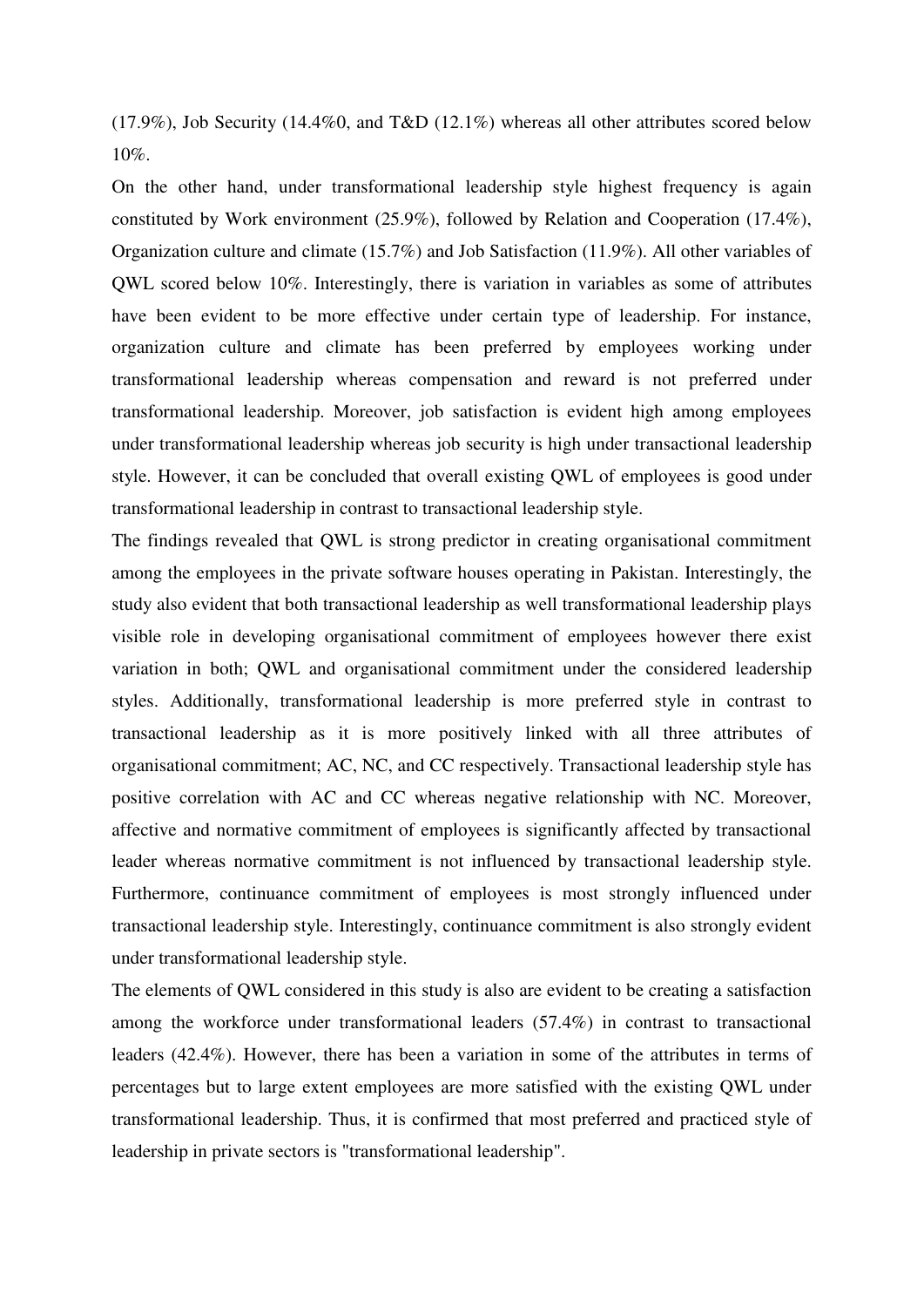The present study support partially the work of Hackman and Oldham (1980) regarding QWL creating the pleasant environment for employees however further findings oppose the work of Hackman and Oldham (1980) that QWL helps in promotion and career growth. Particularly, considering specific style of leadership it can be state that QWL's support for employees relies upon the style of leadership. Additionally, under transformational leadership, QWL is more effective in creating organisational commitment of employees.

This study strongly support the findings of Saraji and Dargahi (2006) stating that study commitment and satisfaction increases due to QWL however interestingly, this study oppose the work of Nanjundeswaraswamy and Swamy (2014) in terms of QWL under style of leadership as this study evident contrasting findings as QWL under transformational leadership is more effective in comparison to transactional leadership which is vice-versa to work of Nanjundeswaraswamy and Swamy (2014). Interestingly, the work of Rose et al., (2006) and Rethinam and Ismail (2007) is confirmed to some extent as some of the constructs such as; working condition, job security, compensation and reward, organization culture and climate but only to small level.

Furthermore, the work of Haque and Yamoah (2014) is confirmed that organisational support program is vital in creating and enhancing organisational commitment. Interestingly, all three dimensions of organisational commitment identified in the work of (Allen & Meyer, 1996; Robin & Culter, 2003; Bartlett & Kang, 2004; Haque & Yamoah, 2014) namely affective commitment (AC), normative commitment (NC), and continuance commitment (CC) have been established in this study. However, in relation to style of leadership, this study support previous work of Haque et al., (2015) that all antecedents of organisational commitment (OC) are differently linked with transactional and transformational leadership. Moreover, present study findings also support the notion of Haque et al., (2015) study that transformational leadership is more effective in comparison to transactional leadership in motivating employees by shaping positively their organisational commitment. Additionally, the notion such as "leaders' role in creating organisational culture and climate (Smith, 1998; Prideaux & Beg, 2007); relation and cooperation (Omolayo, 2007; Barchiesi & La Bella, 2007); job security (Voonl et al., 2011); and job satisfaction and organisational commitment (Fang et al., 2009) have been confirmed in this study.

#### **Conclusion**

This study concludes that in Pakistan's private software houses both transformational and transactional leadership style exists however, under transformational leadership style employees organisational commitment is more evident and positively linked. Interestingly, all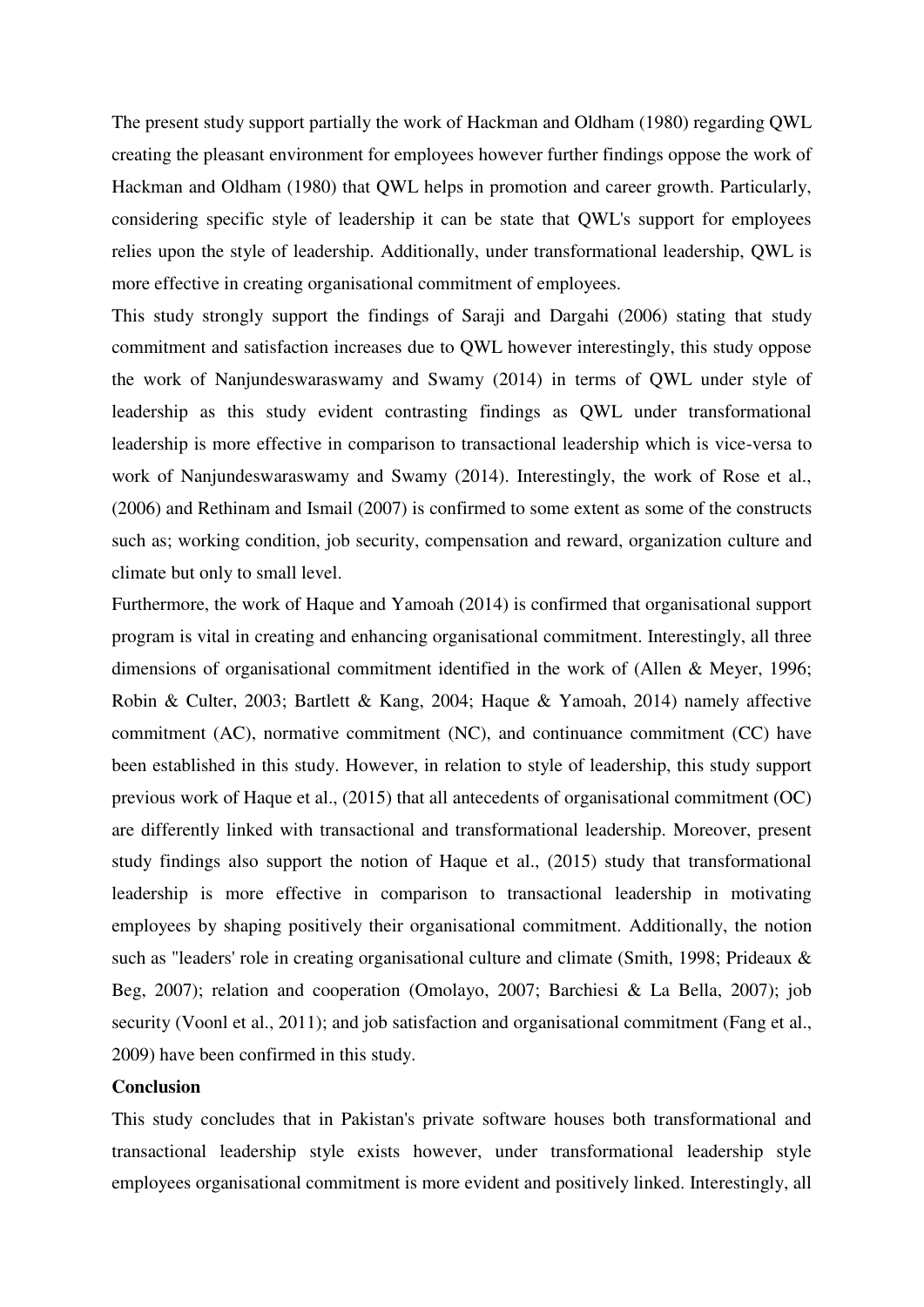three dimensions of organisational commitment has been confirmed in this study to be significantly positively associated with transformational leadership whereas normative commitment is only dimension that is negatively linked with transactional leadership. Moreover, QWL is more effective for employees when working under transformational leadership style but under transactional leadership style also the considered elements of QWL are confirmed to be effective however the impact is fractionally low in contrast to transformational leadership. Lastly, under transformational leadership there is high employee job satisfaction leading to strengthen their organisational commitment in contrast to transactional leadership style where high level of dissatisfaction prevailed.

Despite various measure were taken but there are certain limitations to present study such as time constraint, research design, sample size, and research approach. Due to time constraint, each respondent could not be studied in two different intervals of time. Moreover, sample size was small by only having 408 employees working in this sector due to shortage of time and unwillingness of private software houses' management. Additionally, only survey questionnaire was used following deductive approach. The future researchers should consider the longitudinal panel study to investigate in more depth. Furthermore, researchers should also consider in-depth interviews with the management as well employees to gain qualitative perspective related to research problem. Moreover, the sample size should be expanded by visiting personally software houses to seek more respondents. Additionally, through professional networking sites, the experts on the subject along with the participants from the targeted sector should also be interviewed to include their perspective.

# **References**

Allen N. J, & Meyer, J. P. (1996). Affective, Continuance, and Normative Commitment to the Organization: An Examination of Construct Validity. *Journal of Vocational Behaviour*, 49 (3): 250-278.

Avolio, B. J., & Bass, B. M. (2006). Multifactor Leadership Questionnaire: Sampler set, manual, forms, and scoring key (3rd ed.). Menlo Park, CA: Mind Garden, Inc.

Bartlett, K. R., & Kang, D. S. (2004). Training in organizational commitment in response to industry and organizational change in New Zealand and the United States. *Human Resource Development International*, 7 (4): 423-440.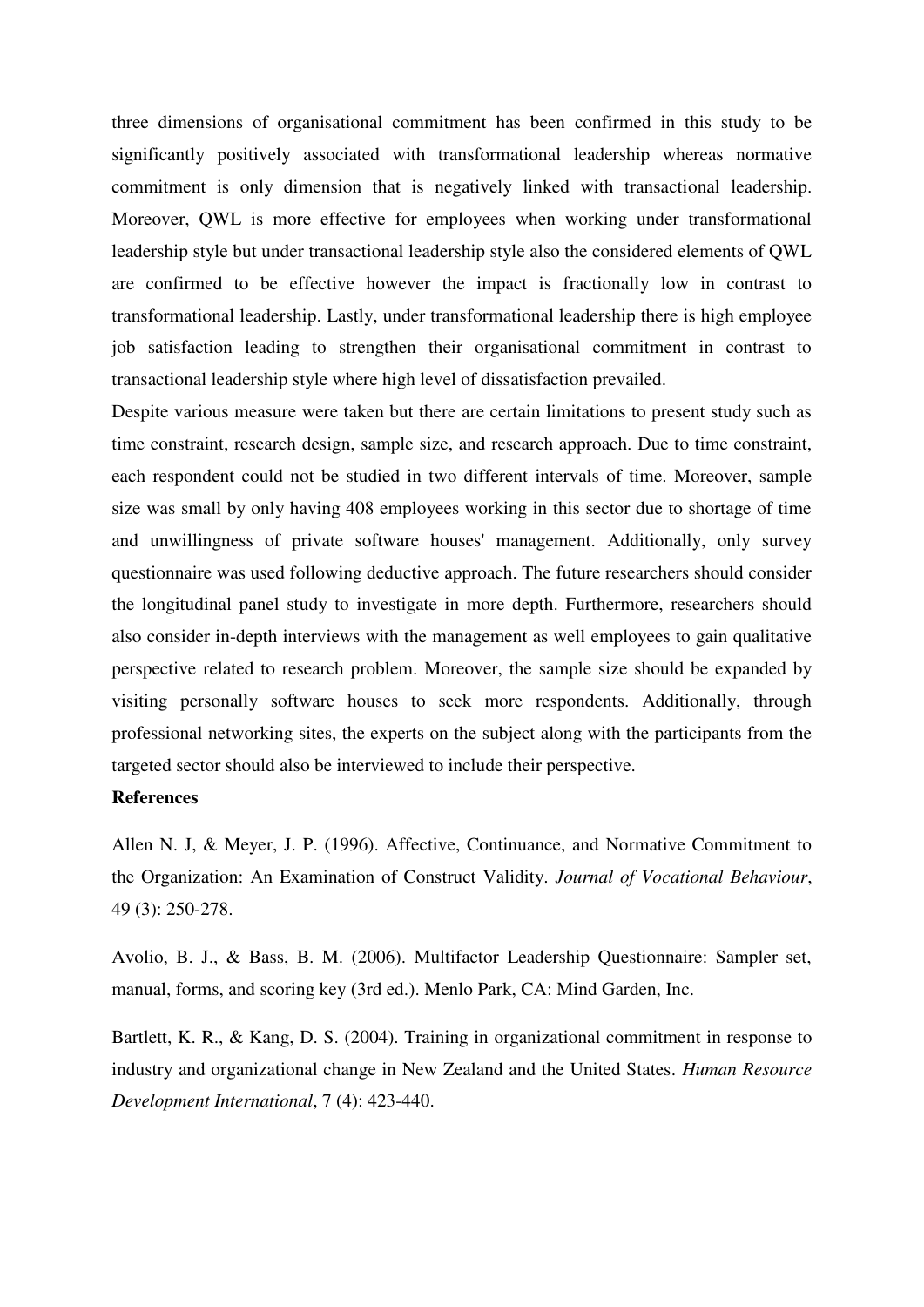Bartlett, J. E., Kotrlik, J. W., & Higgins, C. C. (2001). Organizational research: Determining appropriate sample size in survey research. Information Technology, Learning, and Performance Journal, 19(1), 43-50.

Bass, B. M., & Avolio, B. J. (1990). Developing transformational leadership: 1992 and beyond. Journal of European industrial training, 14 (5).

Barchiesi, M. A., & La Bella, A. (2007, August). Leadership Styles of World's most Admired Companies A Holistic Approach to Measuring Leadership Effectiveness. In Management Science and Engineering, 2007. ICMSE 2007. International Conference on (pp. 1437-1447).

Berson, Y., Avolio, B. J., & Kahai, S. (2003), going deeper into building a grounded theory approach: from verification to discovery, in Fred Dansereau, Francis J. Yammarino(ed.) Multi-Level Issues in Organizational Behavior and Strategy (Research in Multi Level Issues, Volume 2)Emerald Group Publishing Limited, pp.143 – 151.

Charan, J., and Biswas, T. (2013). How to Calculate Sample Size for Different Study Designs in Medical Research? Indian Journal of Psychological medicine. Vol 35 (2): 121–126.

Cooper, R., & Schindler, P. (1998). Business research methods. 6th ed., Boston: McGraw-Hill.

Cunningham, J. B., & Eberle, T. (1990). A guide to job enrichment and redesign. Personnel, 67(2), 56-61.

Easterby-Smith, M., Thorpe, R., & Jackson, P. R. (2015). Management and Business Research. 5th Ed. SAGE Publication.

Fang, C. H., Chang, S. T., & Chen, G. L. (2009, May). Applying Structural Equation Model to Study of the Relationship Model among leadership style, satisfaction, Organization commitment and Performance in hospital industry. E-Business and Information System Security, 2009. EBISS'09. International Conference on (pp. 1-5).

Guillemin, M., & Gillan, L. (2004). Ethics, Reflexivity, and "Ethically Important Moments" in Research. *Qualitative Inquiry*, 10 (2), 261-280.

Hian, C. C., & Einstein, W. O. (1990). Quality of Work Life (QWL): What can unions do. SAM Advanced Management Journal, 55(2), 17-22.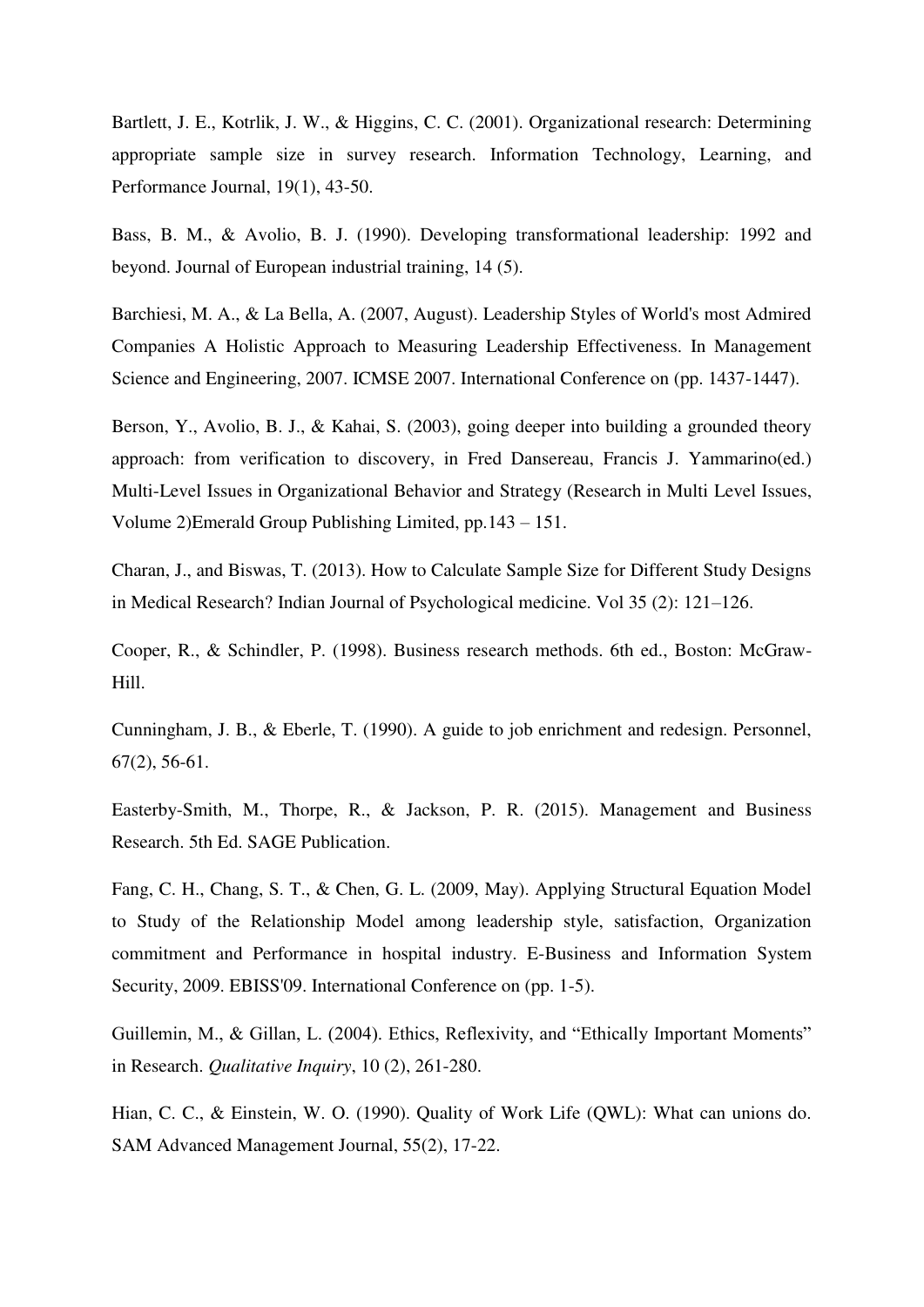Hackman, J. R., & Oldham, G. R. (1980). Work redesign.

Haque, A. U., Faizan, R., Zehra, N., Baloch, A., Nadda, V., & Riaz, F. (2015). Leading Leadership Style to Motivate Cultural-Oriented Female Employees in the Developing Country: I.T Responses from Pakistan. International Journal of Academic Research in Business and Social Sciences. Vol. 5. Issue. 9. Pg: 280-302.

Haque, A.U., & Yamoah, F. (2014). "Gender Employment Longevity: I.T Staff Response to Organizational Support in Pakistan," *International Journal of Academic Research in Business and Social Sciences*, 4 (12): 324-347.

Hogg, R.V. and Tanis, E.A. (1997). Probability and Statistical Inference, 5th Edition, Prentice-Hall.

Kothari, C. R. (2004). Research methodology: methods and techniques. New Age International.

Mack, L. (2010). The Philosophical Underpinnings of Educational Research. Polyglossia, 19,  $1-10.$ 

Mackenzie, N., & Knipe, S. (2006). Research dilemmas: Paradigms, methods and methodology. Issues in Educational Research. 16 (2), 193-205.

McNeese-Smith, D. (1995). Job satisfaction, productivity, and organizational commitment: The result of leadership. Journal of Nursing Administration, 25(9), 17-26.

Miyazaki, A. D. & Taylor, K. A. (2008). Researcher Interaction Biases and Business Ethics Research: Respondent Reactions to Researcher Characteristics. *Journal of Business Ethics*, 81: 779-795.

Nahavandi, A. (2006). The art and science of leadership, Ltd. Pearson Education.

Nanjundeswaraswamy, T. S., and Swamy, D.R. (2015). Leadership styles and quality of work life in SMEs. Management Science Letters, 4. Pp: 1-14.

Ogbonna, E., & Harris, L. C. (2000). Leadership style, organizational culture and performance: empirical evidence from UK companies. International Journal of Human Resource Management, 11(4), 766-788.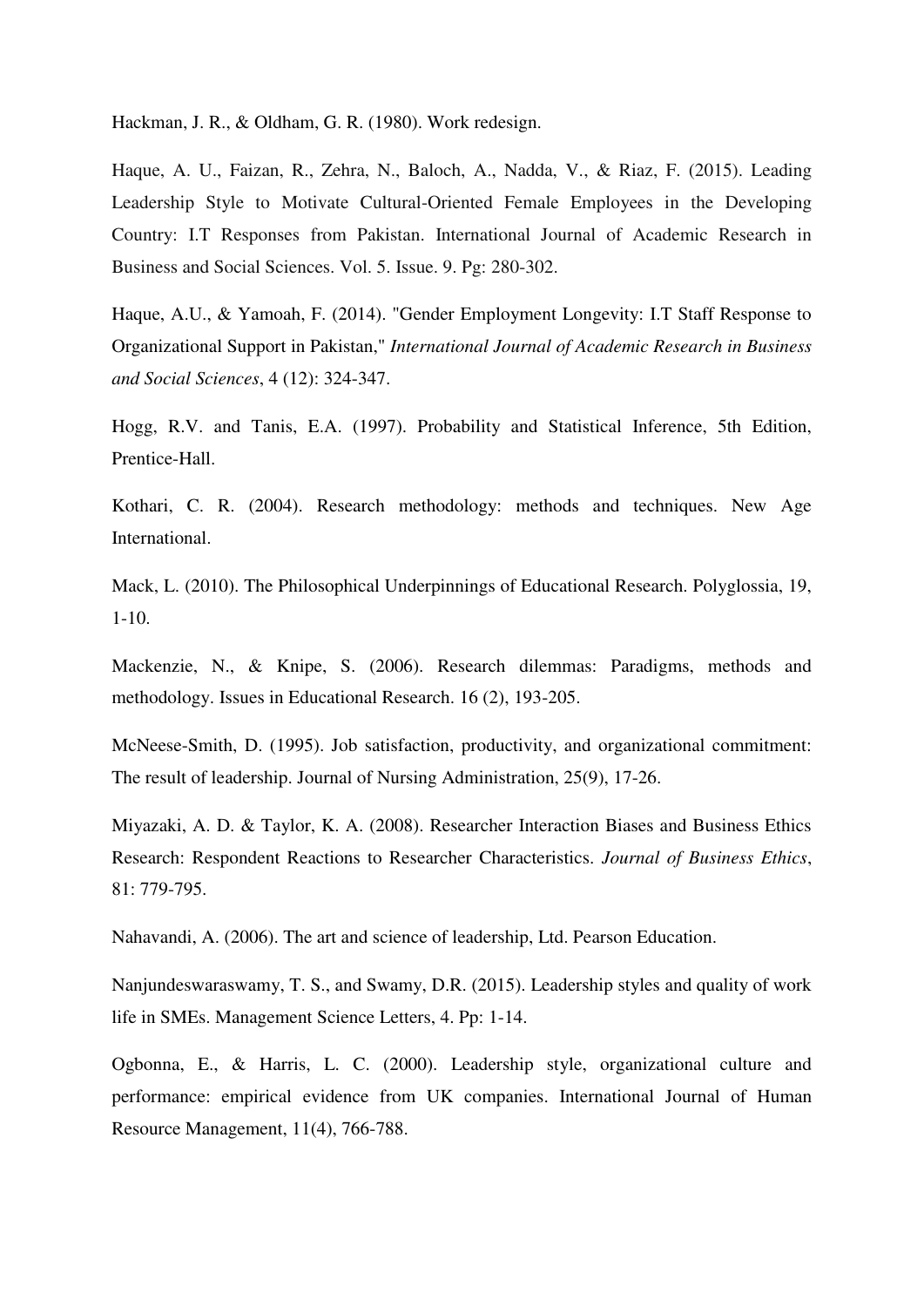Omolayo B (2007). Effect of leadership style on job-related tension and psychological sense of community in work organizations: A case study of four organizations in Lagos State, Nigeria. Bangla. e-j. Soc. 4 (2):30-37.

Pakistan Press Foundation (2013). 'IT sector should be government's top priority'. Available at: http://www.pakistanpressfoundation.org/2013/06/it-sector-should-be-governments-toppriority/.

Podsakoff, P. M., MacKenzie, S. B., Moorman, R. H., & Fetter, R. (1990). Transformational leader behaviors and their effects on followers' trust in leader, satisfaction, and organizational citizenship behaviors. The Leadership Quarterly, 1 (2), 107-142.

Prabhakar, G. P. (2008) Projects and their management: A literature review. International Journal of Business and Management, 3 (8). pp. 3-9. ISSN 1833-3850.

Prideaux, M., & Beg, R. (2007). Uncovering leadership issues in Papua New Guinea.

Rethinam, G. S., & Ismail, M. (2007). Constructs of quality of work life: A perspective of information and technology professionals. European Journal of Social Sciences, 7(1), 58-70.

Rose, R. C., Beh, L., Uli, J., & Idris, K. (2006). Quality of work life: implications of career dimensions. Journal of Social Sciences, 2 (2), 61.

Saraji, G. N., & Dargahi, H. (2006). Study of quality of work life (QWL). Iranian journal of public health, 35 (4), 8-14.

Saunders, M., Lewis, P., and Thornhill, A. (2012). Research Methods for Business Students. 6th ed, Prentice Hall Financial Times, Harlow.

Sekaran, U., & Bougie, R. (2012). Research methods for business: A skill building approach. (6th ed.). West Sussex, UK: John Wiley & Sons Ltd.

SMEDA (2014). I.T sectors' contribution to Pakistan's GDP. Available at: http://www.smeda.org/.

Smith, B.D. (1998) Leadership: Psychology, science and understanding. Ca: Addison-Wesley, Pp: 686-687